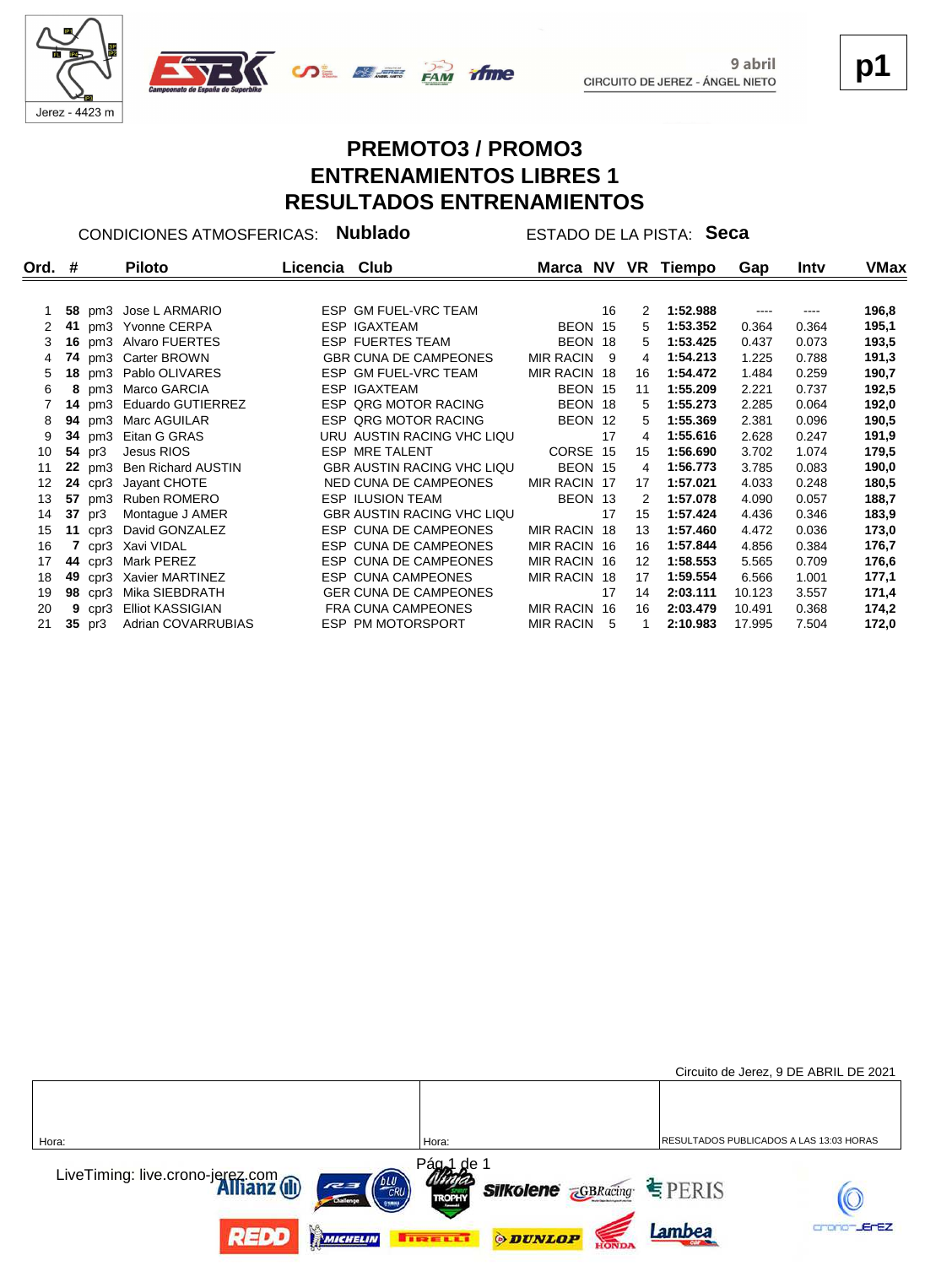



**p2**

# **VUELTA A VUELTA ENTRENAMIENTOS LIBRES 1 PREMOTO3 / PROMO3**

| <b>Vuelta</b>   | $\overline{7}$       | 8                    | 9                    | 11                   | 14        | 16                   | 18        | 22        | 24                    | 34        | 35        | 37          |
|-----------------|----------------------|----------------------|----------------------|----------------------|-----------|----------------------|-----------|-----------|-----------------------|-----------|-----------|-------------|
| 1               | 2:13.146             | 2:03.473             | 2:25.375             | 2:10.664             | 2:05.793  | 2:00.356             | 2:17.435  | 2:20.399  | 2:07.463              | 2:19.605  | 2:10.983* | 2:22.084    |
| $\mathbf 2$     | 2:02.380             | 1:56.899             | 2:11.360             | 2:00.505             | 1:55.870  | 1:54.031             | 1:57.830  | 1:57.426  | 1:58.157              | 1:57.427  | PIT EXIT  | 2:01.086    |
| 3               | 2:01.545             | 1:56.256             | 2:08.518             | 1:59.563             | 1:55.528  | 1:55.023             | 1:56.919  | 1:57.636  | 1:58.457              | 1:57.400  | PIT EXIT  | 2:00.195    |
| 4               | 2:00.629             | 1:56.224             | 2:07.307             | 1:58.297             | 1:56.283  | 1:54.146             | 1:56.635  | 1:56.773* | 1:57.725              | 1:55.616* | PIT EXIT  | 2:00.369    |
| 5               | PIT EXIT             | 1:56.039             | 2:06.466             | 1:58.403             | 1:55.273* | 1:53.425*            | 1:55.878  | 1:57.681  | 1:57.263              | 1:55.747  | 2:17.655  | 2:00.153    |
| 6               | 2:06.323             | 1:57.052             | 2:06.568             | 1:57.815             | 1:55.605  | 1:54.075             | PIT EXIT  | 1:57.703  | PIT EXIT              | 1:56.354  |           | 1:59.516    |
| $\overline{7}$  | 2:00.037             | PIT EXIT             | 2:05.897             | 1:57.740             | 1:57.949  | PIT EXIT             | 2:11.213  | 1:58.847  | 2:13.703              | 1:57.074  |           | 1:59.469    |
| 8               | 1:59.873             | 2:00.909             | 2:05.911             | 1:57.707             | 1:56.121  | 2:02.150             | 1:56.060  | PIT EXIT  | 1:58.314              | 1:57.473  |           | PIT EXIT    |
| 9               | 1:59.647             | 1:55.759             | 2:06.357             | 1:57.772             | PIT EXIT  | 1:55.092             | 1:55.926  | 2:13.330  | 2:00.224              | PIT EXIT  |           | 2:12.921    |
| 10              | 1:59.262             | 1:55.529             | 2:04.741             | PIT EXIT             | 2:07.707  | 1:54.661             | 1:54.790  | 1:58.336  | 1:58.920              | 2:12.578  |           | 1:58.811    |
| 11              | 1:58.483             | 1:55.209*            | 2:05.612             | 2:07.859             | 1:56.329  | 1:54.357             | 1:54.667  | 1:59.186  | 1:59.187              | 1:57.378  |           | 1:58.687    |
| 12              | PIT EXIT             | 1:55.515             | 2:03.524             | 1:57.823             | 1:57.836  | 1:54.649             | 1:58.418  | PIT EXIT  | 1:58.109              | 1:56.721  |           | 1:58.109    |
| 13              | 2:05.468             | 1:56.644             | 2:03.722             | 1:57.460*            | 2:02.958  | 1:54.515             | 1:54.800  | 2:07.760  | 1:59.352              | 1:56.547  |           | 1:59.466    |
| 14              | 1:58.752             | 1:57.942             | 2:03.527             | 1:57.615             | 2:00.742  | 1:54.818             | 1:54.855  | 1:59.672  | 1:58.188              | 1:56.222  |           | 1:58.052    |
| 15              | 2:00.347             | 1:55.866             | 2:04.259             | 1:57.829             | 1:55.480  | 1:54.976             | 1:55.092  | 1:57.622  | 1:57.402              | 1:56.345  |           | $1:57.424*$ |
| 16              | 1:57.844*            |                      | 2:03.479*            | 1:58.141             | 1:56.533  | PIT EXIT             | 1:54.472* |           | 1:58.510              | 1:56.522  |           | 1:58.641    |
| 17              |                      |                      |                      | 1:58.348             | 1:56.062  | 2:00.250             | 1:55.004  |           | 1:57.021*             | 1:59.781  |           | 1:57.612    |
| 18              |                      |                      |                      | 1:57.541             | 1:55.361  | 1:54.978             | 1:55.114  |           |                       |           |           |             |
|                 |                      |                      |                      |                      |           |                      |           |           |                       |           |           |             |
|                 |                      |                      |                      |                      |           |                      |           |           |                       |           |           |             |
| <b>Vuelta</b>   | 41                   | 44                   | 49                   | 54                   | 57        | 58                   | 74        | 94        | 98                    |           |           |             |
| 1               | 2:00.877             | 2:11.256             | 2:08.062             | 2:27.031             | 2:03.948  | 2:37.094             | 2:22.941  | 2:06.563  | 2:16.465              |           |           |             |
| $\overline{2}$  | 1:56.094             | 2:00.545             | 1:59.898             | 1:57.836             | 1:57.078* | 1:52.988*            | 1:56.716  | 1:56.807  | 2:05.932              |           |           |             |
| 3               | 1:56.175             | 2:00.365             | 2:00.492             | 1:56.946             | 2:01.198  | 1:54.677             | 1:56.187  | 1:55.725  | 2:05.796              |           |           |             |
| <u>4</u>        | 1:54.257             | 2:06.367             | 2:01.828             | 1:56.880             | PIT EXIT  | 1:53.476             | 1:54.213* | 1:55.590  | 2:05.382              |           |           |             |
| 5               | 1:53.352*            | PIT EXIT             | 2:01.267             | 1:56.996             | 2:09.443  | 1:53.067             | PIT EXIT  | 1:55.369* | 2:04.592              |           |           |             |
| 6               | 1:54.358             | 2:15.441             | 2:00.551             | 1:58.343             | 2:13.022  | PIT EXIT             | 2:04.839  | 1:55.690  | 2:04.920              |           |           |             |
| $\overline{7}$  | PIT EXIT             | 2:00.999             | 2:00.824             | 1:59.949             | PIT EXIT  | 2:15.162             | 1:54.799  | 1:57.254  | 2:04.586              |           |           |             |
| $\bf{8}$        | 2:01.091             | PIT EXIT             | PIT EXIT             | PIT EXIT             | 2:06.464  | 1:53.243             | PIT EXIT  | PIT EXIT  | 2:05.084              |           |           |             |
| 9               | 1:55.486             | 2:14.160             | 2:09.254             | 2:02.643             | 1:58.199  | 1:54.247             | 2:01.635  | 2:07.536  | 2:04.100              |           |           |             |
| 10              | 1:54.948             | 2:00.194             | 2:02.735             | 1:57.025             | 2:00.087  | 1:53.126             |           | PIT EXIT  | 2:03.746              |           |           |             |
| <u>11</u>       | 1:55.584             | 1:59.975             | 2:01.507             | 2:03.193             | PIT EXIT  | 1:53.174             |           | 2:10.603  | 2:03.832              |           |           |             |
| 12              | 1:55.183             | 1:58.553*            | 2:00.484             | 1:57.009             | 2:14.202  | 1:53.115             |           | 2:01.000  | 2:03.192              |           |           |             |
| 13              | 1:57.122<br>1:59.678 | 1:59.161<br>1:59.946 | 2:00.333<br>2:00.158 | 1:56.921<br>1:56.746 | 2:01.660  | PIT EXIT<br>2:10.154 |           |           | 2:03.212<br>2:03.111* |           |           |             |
| 14              | 1:54.462             | 1:59.447             | 2:00.195             | 1:56.690*            |           | 2:03.668             |           |           | PIT EXIT              |           |           |             |
| 15              |                      | 2:01.207             | 1:59.884             |                      |           | 1:53.867             |           |           | 2:23.019              |           |           |             |
| <u>16</u><br>17 |                      |                      | 1:59.554*            |                      |           |                      |           |           | 2:06.335              |           |           |             |



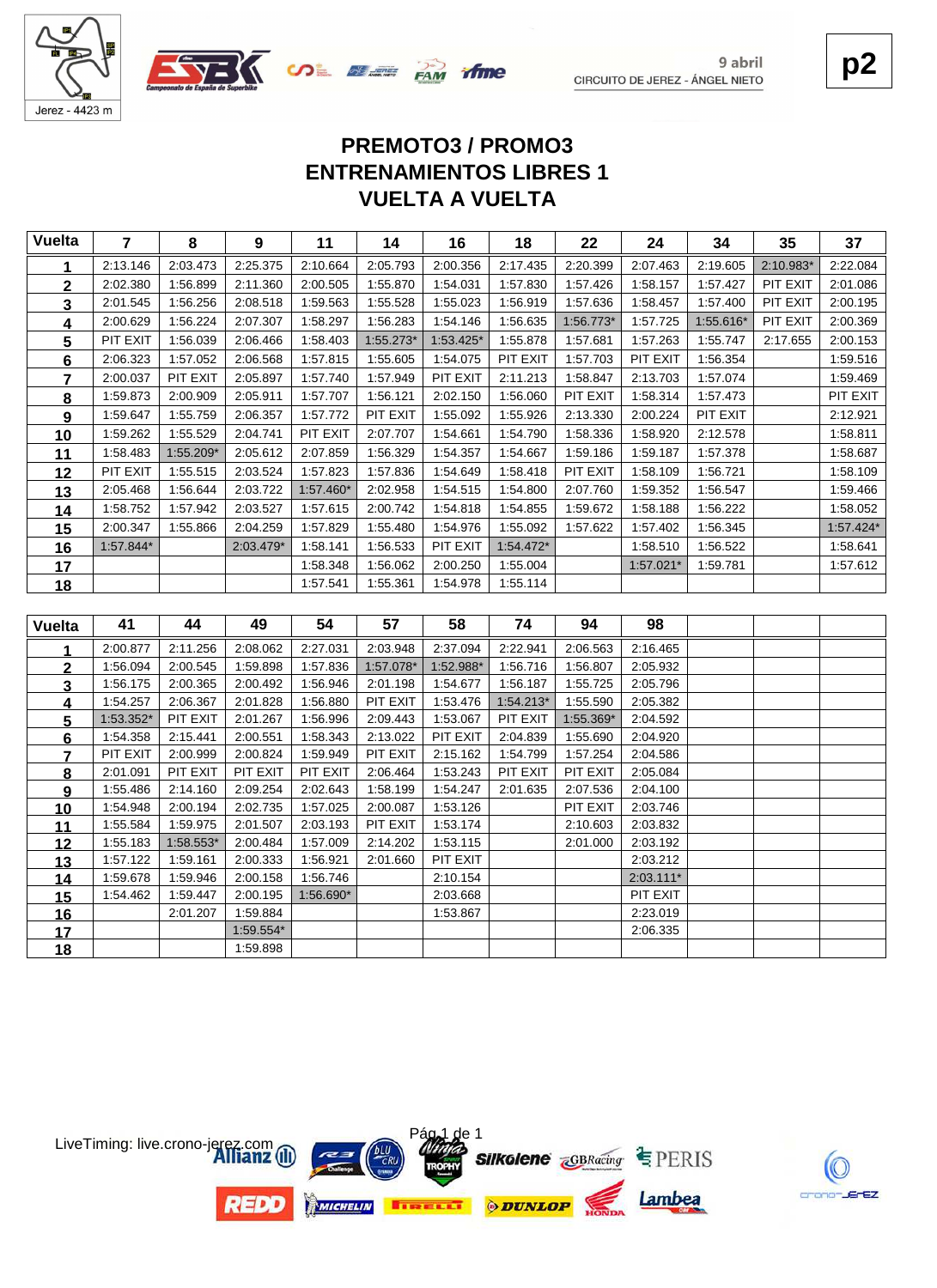

**p3** 1

EZ.

# **PREMOTO3 / PROMO3 ENTRENAMIENTOS LIBRES 1 ANALISIS**

**SALE AND TIME** 

| Número                  |                        | 7                                     |        | 8                                      |                  | 9                                  |                  | 11                   |                  | 14                                 |                  | 16                                 |                  | 18                                 |
|-------------------------|------------------------|---------------------------------------|--------|----------------------------------------|------------------|------------------------------------|------------------|----------------------|------------------|------------------------------------|------------------|------------------------------------|------------------|------------------------------------|
| Vta                     |                        | Vuelta<br>Sector                      |        | Vuelta<br>Sector                       |                  | Sector Vuelta                      |                  | Sector Vuelta        | Sector           | Vuelta                             |                  | Sector Vuelta                      | Sector           | Vuelta                             |
|                         | IP <sub>1</sub>        | 36.952                                | 36.952 | 33.629<br>33.629                       | 42.164           | 42.164                             | 37.426           | 37.426               | 34.853           | 34.853                             | 31.962           | 31.962                             | 42.558           | 42.558                             |
|                         | IP <sub>2</sub>        | 20.132                                | 57.084 | 18.529<br>52.158                       | 20.588           | 1:02.752                           | 19.251           | 56.677               | 18.051           | 52.904                             | 17.732           | 49.694                             |                  | 19.435 1:01.993                    |
| $\mathbf 1$             | IP3                    | 37.520<br>1:34.604                    |        | 35.096<br>1:27.254                     | 40.850           | 1:43.602                           | 35.925           | 1:32.602             | 35.533           | 1:28.437                           | 34.867           | 1:24.561                           | 35.506           | 1:37.499                           |
|                         | IP4                    | 22.667 1:57.271                       |        | 21.464<br>1:48.718                     | 24.778           | 2:08.380                           | 22.327           | 1:54.929             | 22.134           | 1:50.571                           | 21.020           | 1:45.581                           |                  | 22.573 2:00.072                    |
|                         | FL                     | 15.875 2:13.146                       |        | 14.755 2:03.473                        | 16.996           | 2:25.375                           | 15.735           | 2:10.664             | 15.222           | 2:05.793                           | 14.775           | 2:00.356                           |                  | 17.363 2:17.435                    |
|                         | IP <sub>1</sub>        | 30.453                                | 30.453 | 28.782<br>28.782                       | 32.803           | 32.803                             | 29.495           | 29.495               | 28.828           | 28.828                             | 28.127           | 28.127                             | 29.133           | 29.133                             |
|                         | IP <sub>2</sub>        | 18.847                                | 49.300 | 17.790<br>46.572                       | 19.937           | 52.740                             | 18.550           | 48.045               | 17.698           | 46.526                             | 17.295           | 45.422                             | 18.093           | 47.226                             |
| $2^{\circ}$             | IP3                    | 35.553<br>1:24.853                    |        | 34.002 1:20.574                        | 38.452           | 1:31.192                           | 34.737           | 1:22.782             | 33.621           | 1:20.147                           | 33.281           | 1:18.703                           |                  | 34.197 1:21.423                    |
|                         | IP4                    | 22.070<br>1:46.923                    |        | 21.544<br>1:42.118                     | 23.788           | 1:54.980                           | 22.166           | 1:44.948             | 21.173           | 1:41.320                           | 20.652           | 1:39.355                           | 21.424           | 1:42.847                           |
|                         | FL                     | 15.457<br>2:02.380                    |        | 14.781<br>1:56.899                     | 16.381           | 2:11.360                           | 15.557           | 2:00.505             | 14.550           | 1:55.870                           | 14.676           | 1:54.031                           |                  | 14.983 1:57.830                    |
|                         | IP <sub>1</sub>        | 30.194                                | 30.194 | 28.542<br>28.542                       | 31.734           | 31.734                             | 29.119           | 29.119               | 28.472           | 28.472                             | 28.061           | 28.061                             | 28.711           | 28.711                             |
|                         | IP <sub>2</sub>        | 18.747<br>48.941                      |        | 17.778<br>46.320                       | 19.641           | 51.375                             | 18.415           | 47.534               | 17.636           | 46.108                             | 17.644           | 45.705                             | 18.010           | 46.721                             |
| $\mathbf{3}$            | IP <sub>3</sub>        | 35.173<br>1:24.114                    |        | 34.019 1:20.339                        | 37.577           | 1:28.952                           | 34.946           | 1:22.480             | 33.670           | 1:19.778                           |                  | 33.782 1:19.487                    |                  | 33.895 1:20.616                    |
|                         | IP4                    | 22.096<br>1:46.210                    |        | 21.274<br>1:41.613                     | 23.427           | 1:52.379                           | 21.928           | 1:44.408             | 21.169           | 1:40.947                           | 21.023           | 1:40.510                           |                  | 21.342 1:41.958                    |
|                         | FL                     | 15.335 2:01.545                       |        | 14.643 1:56.256                        | 16.139           | 2:08.518                           | 15.155           | 1:59.563             | 14.581           | 1:55.528                           |                  | 14.513 1:55.023                    | 14.961           | 1:56.919                           |
|                         | IP <sub>1</sub>        | 29.555                                | 29.555 | 28.419<br>28.419                       | 31.351           | 31.351                             | 28.931           | 28.931               | 28.676           | 28.676                             | 27.915           | 27.915                             | 28.562           | 28.562                             |
| 4                       | IP <sub>2</sub>        | 18.742                                | 48.297 | 17.858<br>46.277                       | 19.685           | 51.036                             | 18.371           | 47.302               | 17.751           | 46.427                             | 17.607           | 45.522                             | 18.161           | 46.723                             |
|                         | IP <sub>3</sub><br>IP4 | 34.859<br>1:23.156                    |        | 33.915 1:20.192                        |                  | 36.942 1:27.978                    | 34.090           | 1:21.392             |                  | 33.557 1:19.984                    | 33.390           | 1:18.912                           |                  | 33.818 1:20.541<br>1:41.877        |
|                         | FL                     | 22.202 1:45.358<br>15.271<br>2:00.629 |        | 21.385<br>1:41.577<br>14.647 1:56.224  | 23.168<br>16.161 | 1.51.146<br>2:07.307               | 21.682<br>15.223 | 1:43.074<br>1:58.297 | 21.554<br>14.745 | 1:41.538<br>1:56.283               |                  | 20.722 1:39.634<br>14.512 1:54.146 | 21.336           | 14.758 1:56.635                    |
|                         | IP1                    | 31.315                                | 31.315 | 28.311<br>28.311                       | 31.374           | 31.374                             | 29.000           | 29.000               | 28.376           | 28.376                             | 27.697           | 27.697                             | 28.268           | 28.268                             |
|                         | IP <sub>2</sub>        | 19.267                                | 50.582 | 46.319<br>18.008                       | 19.508           | 50.882                             | 18.525           | 47.525               | 17.655           | 46.031                             | 17.530           | 45.227                             | 17.941           | 46.209                             |
| $\overline{\mathbf{5}}$ | IP <sub>3</sub>        | 35.861<br>1:26.443                    |        | 33.915 1:20.234                        | 36.579           | 1.27.461                           | 34.071           | 1:21.596             | 33.531           | 1:19.562                           | 33.137           | 1:18.364                           |                  | 33.618 1:19.827                    |
|                         | IP4                    | 23.911 1:50.354                       |        | 21.276<br>1:41.510                     | 22.905           | 1:50.366                           | 21.713           | 1:43.309             | 21.226           | 1:40.788                           | 20.694           | 1:39.058                           | 21.219           | 1:41.046                           |
|                         | FL                     | 6:31.55 PIT EXIT                      |        | 14.529 1:56.039                        | 16.101           | 2:06.466                           | 15.094           | 1:58.403             | 14.485           | 1:55.273                           | 14.367           | 1:53.425                           |                  | 14.832 1:55.878                    |
|                         | IP1                    | 34.695                                | 34.695 | 28.379<br>28.379                       | 31.010           | 31.010                             | 28.866           | 28.866               | 28.416           | 28.416                             | 27.941           | 27.941                             | 29.106           | 29.106                             |
|                         | IP <sub>2</sub>        | 18.785                                | 53.480 | 17.653<br>46.032                       | 19.688           | 50.698                             | 18.466           | 47.332               | 17.816           | 46.232                             | 17.669           | 45.610                             | 17.918           | 47.024                             |
| 6                       | IP <sub>3</sub>        | 35.284<br>1:28.764                    |        | 34.507 1:20.539                        | 36.810           | 1:27.508                           | 34.046           | 1:21.378             | 33.603           | 1:19.835                           | 33.162           | 1:18.772                           |                  | 33.647 1:20.671                    |
|                         | IP4                    | 1:51.029<br>22.265                    |        | 1:42.052<br>21.513                     | 22.980           | 1:50.488                           | 21.373           | 1:42.751             | 21.202           | 1:41.037                           | 20.805           | 1:39.577                           | 21.730           | 1:42.401                           |
|                         | FL                     | 15.294 2:06.323                       |        | 15.000<br>1:57.052                     | 16.080           | 2:06.568                           | 15.064           | 1:57.815             | 14.568           | 1:55.605                           | 14.498           | 1:54.075                           |                  | 5:46.57 PIT EXIT                   |
|                         | IP1                    | 29.514                                | 29.514 | 28.609<br>28.609                       | 30.664           | 30.664                             | 28.657           | 28.657               | 29.521           | 29.521                             | 29.482           | 29.482                             | 40.778           | 40.778                             |
|                         | IP <sub>2</sub>        | 18.718                                | 48.232 | 18.142<br>46.751                       | 19.393           | 50.057                             | 18.373           | 47.030               | 18.210           | 47.731                             | 17.920           | 47.402                             | 18.170           | 58.948                             |
| $\overline{\mathbf{7}}$ | IP3                    | 34.690<br>1:22.922                    |        | 34.525<br>1:21.276                     | 36.941           | 1:26.998                           | 34.002           | 1:21.032             | 34.167           | 1:21.898                           | 34.936           | 1:22.338                           | 34.139           | 1:33.087                           |
|                         | IP4                    | 21.932 1:44.854                       |        | 23.140<br>1.44.416                     | 22.885           | 1:49.883                           | 21.650           | 1:42.682             | 21.555           | 1:43.453                           | 22.522           | 1:44.860                           |                  | 21.535 1:54.622                    |
|                         | FL                     | 15.183 2:00.037                       |        | 11:24.4 PIT EXIT                       |                  | 16.014 2:05.897                    | 15.058           | 1:57.740             | 14.496           | 1:57.949                           |                  | 6:06.65 PIT EXIT                   |                  | 16.591 2:11.213                    |
|                         | IP1<br>IP <sub>2</sub> | 29.352                                | 29.352 | 33.028<br>33.028                       | 30.893           | 30.893                             | 28.823           | 28.823               | 28.634           | 28.634                             | 34.211           | 34.211                             | 28.369           | 28.369                             |
| 8                       | IP <sub>3</sub>        | 18.617<br>34.619 1:22.588             | 47.969 | 18.041<br>51.069<br>33.941<br>1:25.010 | 19.252<br>36.280 | 50.145<br>1:26.425                 | 18.345<br>33.964 | 47.168<br>1:21.132   | 17.833<br>33.581 | 46.467<br>1:20.048                 | 18.009<br>34.123 | 52.220<br>1:26.343                 | 18.026<br>33.558 | 46.395<br>1:19.953                 |
|                         | IP4                    | 22.232<br>1:44.820                    |        | 1:46.352<br>21.342                     | 23.304           | 1:49.729                           | 21.537           | 1:42.669             | 21.505           | 1:41.553                           | 21.159           | 1:47.502                           | 21.336           | 1:41.289                           |
|                         | FL                     | 15.053<br>1:59.873                    |        | 14.557 2:00.909                        |                  | 16.182 2:05.911                    | 15.038           | 1:57.707             | 14.568           | 1:56.121                           |                  | 14.648 2:02.150                    | 14.771           | 1:56.060                           |
|                         | IP <sub>1</sub>        | 29.265                                | 29.265 | 28.305<br>28.305                       | 30.891           | 30.891                             | 28.743           | 28.743               | 29.131           | 29.131                             | 28.257           | 28.257                             | 28.949           | 28.949                             |
|                         | IP <sub>2</sub>        | 18.613                                | 47.878 | 17.922<br>46.227                       | 19.423           | 50.314                             | 18.269           | 47.012               | 17.968           | 47.099                             | 17.665           | 45.922                             | 17.841           | 46.790                             |
| 9                       | IP <sub>3</sub>        | 34.610 1:22.488                       |        | 33.778 1:20.005                        |                  | 36.926 1:27.240                    |                  | 34.242 1:21.254      |                  | 34.747 1:21.846                    |                  | 33.447 1:19.369                    |                  | 33.408 1:20.198                    |
|                         | IP4                    | 21.957 1:44.445                       |        | 21.246 1:41.251                        |                  | 23.094 1:50.334                    |                  | 21.518 1:42.772      |                  | 22.549 1:44.395                    |                  | 21.086 1:40.455                    |                  | 21.064 1:41.262                    |
|                         | FL.                    | 15.203 1:59.647                       |        | 14.508 1:55.759                        |                  | 16.023 2:06.357                    |                  | 15.000 1:57.772      |                  | 5:02.54 PIT EXIT                   |                  | 14.637 1:55.092                    |                  | 14.664 1:55.926                    |
|                         | IP1                    | 29.247                                | 29.247 | 28.299<br>28.299                       | 30.536           | 30.536                             | 28.745           | 28.745               | 38.590           | 38.590                             | 28.068           | 28.068                             | 28.074           | 28.074                             |
|                         | IP <sub>2</sub>        | 18.654<br>47.901                      |        | 17.735<br>46.034                       | 19.162           | 49.698                             | 18.483           | 47.228               | 18.155           | 56.745                             | 17.713           | 45.781                             | 17.742           | 45.816                             |
| 10                      | IP <sub>3</sub>        | 34.493 1:22.394                       |        | 33.781 1:19.815                        |                  | 36.461 1:26.159                    |                  | 34.181 1:21.409      |                  | 34.410 1:31.155                    |                  | 33.379 1:19.160                    |                  | 33.200 1:19.016                    |
|                         | IP4                    | 21.826 1:44.220                       |        | 21.140 1:40.955                        |                  | 22.678 1:48.837                    |                  | 23.147 1:44.556      |                  | 21.813 1:52.968                    |                  | 20.945 1:40.105                    |                  | 21.001 1:40.017                    |
|                         | FL.                    | 15.042 1:59.262                       |        | 14.574 1:55.529                        |                  | 15.904 2:04.741                    |                  | 4:57.15 PIT EXIT     |                  | 14.739 2:07.707                    |                  | 14.556 1:54.661                    |                  | 14.773 1:54.790                    |
|                         | IP1                    | 29.009                                | 29.009 | 28.202<br>28.202                       | 30.875           | 30.875                             | 38.181           | 38.181               | 28.608           | 28.608                             | 27.984           | 27.984                             | 28.020           | 28.020                             |
| $ 11\rangle$            | IP <sub>2</sub>        | 18.400                                | 47.409 | 17.756<br>45.958                       | 19.217           | 50.092                             | 18.585           | 56.766               | 17.872           | 46.480                             | 17.694           | 45.678                             | 17.731           | 45.751                             |
|                         | IP3                    | 34.304 1:21.713                       |        | 33.493 1:19.451<br>21.204 1:40.655     |                  | 36.510 1:26.602<br>23.028 1:49.630 |                  | 34.321 1:31.087      |                  | 33.738 1:20.218                    |                  | 33.303 1:18.981<br>20.900 1:39.881 |                  | 33.251 1:19.002                    |
|                         | IP4<br>FL I            | 21.765 1:43.478<br>15.005 1:58.483    |        | 14.554 1:55.209                        |                  | 15.982 2:05.612 15.152 2:07.859    |                  | 21.620 1:52.707      |                  | 21.552 1:41.770<br>14.559 1:56.329 |                  | 14.477 1:54.357                    |                  | 21.054 1:40.056<br>14.611 1:54.667 |
|                         |                        |                                       |        |                                        |                  |                                    |                  |                      |                  |                                    |                  |                                    |                  |                                    |

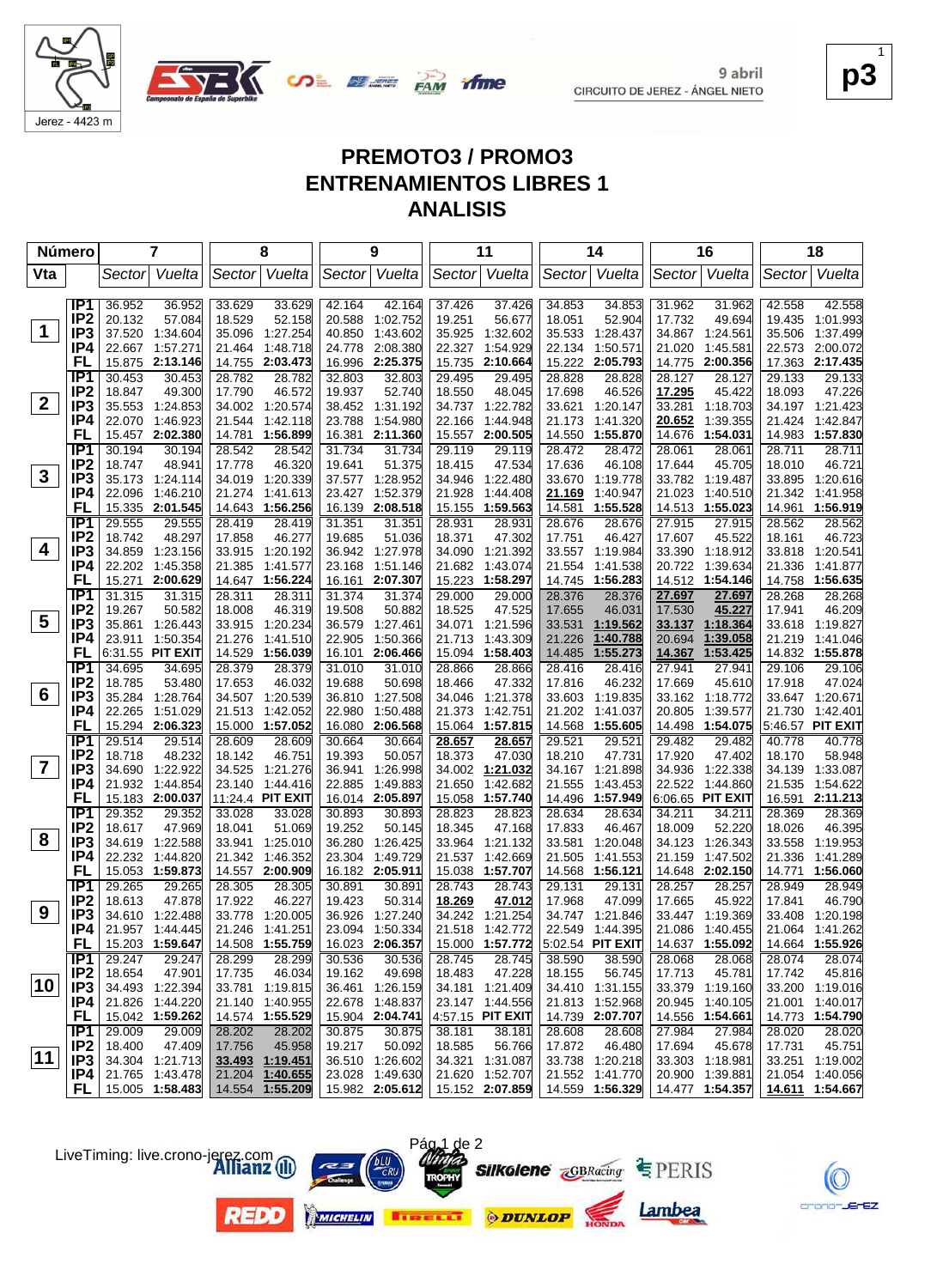



**p3** 1

K

crono-JErEZ

## **PREMOTO3 / PROMO3 ENTRENAMIENTOS LIBRES 1 ANALISIS**

ifme

| <b>Número</b> |                                    |                  | 7                    |        | 8                    |                  | 9                    |                  | 11                   |                  | 14                   |                  | 16                   |                  | 18                   |
|---------------|------------------------------------|------------------|----------------------|--------|----------------------|------------------|----------------------|------------------|----------------------|------------------|----------------------|------------------|----------------------|------------------|----------------------|
| Vta           |                                    | Sector           | Vuelta               | Sector | Vuelta               | Sector           | Vuelta               | Sector           | Vuelta               | Sector           | Vuelta               | Sector           | Vuelta               | Sector           | Vuelta               |
|               |                                    |                  |                      |        |                      |                  |                      |                  |                      |                  |                      |                  |                      |                  |                      |
|               | IP <sub>1</sub>                    | 29.703           | 29.703               | 28.268 | 28.268               | 30.323           | 30.323               | 28.865           | 28.865               | 28.458           | 28.458               | 28.080           | 28.080               | 28.705           | 28.705               |
| 12            | IP <sub>2</sub>                    | 18.663           | 48.366               | 17.628 | 45.896               | 19.065           | 49.388               | 18.338           | 47.203               | 17.713           | 46.171               | 17.796           | 45.876               | 19.122           | 47.827               |
|               | IP <sub>3</sub>                    | 34.864           | 1:23.230             | 33.855 | 1:19.751             | 35.962           | 1:25.350             | 34.004           | 1:21.207             | 35.115           | 1:21.286             | 33.372           | 1:19.248             | 34.953           | 1:22.780             |
|               | IP4                                | 22.963           | 1:46.193             | 21.271 | 1:41.022             | 22.491           | 1:47.841             | 21.301           | 1:42.508             | 21.679           | 1:42.965             | 20.945           | 1:40.193             | 20.965           | 1:43.745             |
|               | FL                                 |                  | 1:56.46 PIT EXIT     | 14.493 | 1:55.515             | 15.683           | 2:03.524             | 15.315           | 1:57.823             | 14.871           | 1:57.836             | 14.456           | 1:54.649             | 14.673           | 1:58.418             |
|               | IP <sub>1</sub>                    | 34.882           | 34.882               | 28.139 | 28.139               | 30.516           | 30.516               | 28.808           | 28.808               | 28.680           | 28.680               | 28.076           | 28.076               | 28.083           | 28.083               |
| $ 13\rangle$  | IP <sub>2</sub><br>IP <sub>3</sub> | 18.686           | 53.568               | 17.876 | 46.015               | 18.987           | 49.503               | 18.364           | 47.172               | 17.733           | 46.413               | 17.723           | 45.799               | 17.655           | 45.738               |
|               |                                    | 34.904           | 1:28.472<br>1:50.408 | 34.314 | 1:20.329<br>1:41.762 | 35.856<br>22.585 | 1:25.359<br>1:47.944 | 33.926           | 1:21.098             | 40.241<br>21.653 | 1:26.654<br>1:48.307 | 33.323<br>20.898 | 1:19.122<br>1:40.020 | 33.396<br>20.983 | 1:19.134<br>1:40.117 |
|               | IP4<br>FL                          | 21.936<br>15.060 | 2:05.468             | 21.433 | 14.882 1:56.644      | 15.778           | 2:03.722             | 21.331<br>15.031 | 1:42.429<br>1:57.460 | 14.651           | 2:02.958             | 14.495           | 1:54.515             | 14.683           | 1:54.800             |
|               | IP <sub>1</sub>                    | 29.236           | 29.236               | 29.299 | 29.299               | 30.294           | 30.294               | 28.860           | 28.860               | 30.090           | 30.090               | 28.163           | 28.163               | 28.310           | 28.310               |
|               | IP <sub>2</sub>                    | 18.444           | 47.680               | 18.863 | 48.162               | 19.066           | 49.360               | 18.476           | 47.336               | 17.825           | 47.915               | 17.703           | 45.866               | 17.714           | 46.024               |
| 14            | IP <sub>3</sub>                    | 34.316           | 1:21.996             | 33.934 | 1:22.096             | 35.919           | 1:25.279             | 33.845           | 1:21.181             | 37.025           | 1:24.940             | 33.338           | 1:19.204             | 33.098           | 1:19.122             |
|               | IP4                                | 21.720           | 1:43.716             | 21.283 | 1:43.379             | 22.424           | 1:47.703             | 21.455           | 1:42.636             | 21.334           | 1:46.274             | 21.115           | 1:40.319             | 21.006           | 1:40.128             |
|               | FL                                 | 15.036           | 1:58.752             | 14.563 | 1:57.942             | 15.824           | 2:03.527             | 14.979           | 1:57.615             | 14.468           | 2:00.742             | 14.499           | 1:54.818             | 14.727           | 1:54.855             |
|               | IP <sub>1</sub>                    | 29.026           | 29.026               | 28.515 | 28.515               | 30.305           | 30.305               | 28.836           | 28.836               | 28.318           | 28.318               | 28.079           | 28.079               | 28.296           | 28.296               |
|               | IP <sub>2</sub>                    | 19.000           | 48.026               | 18.012 | 46.527               | 19.034           | 49.339               | 18.365           | 47.201               | 17.620           | 45.938               | 17.725           | 45.804               | 17.708           | 46.004               |
| 15            | IP <sub>3</sub>                    | 35.306           | 1:23.332             | 33.700 | 1:20.227             | 36.267           | 1:25.606             | 33.934           | 1:21.135             | 33.658           | 1:19.596             | 33.611           | 1:19.415             | 33.379           | 1:19.383             |
|               | IP4                                | 22.056           | 1:45.388             | 21.056 | 1:41.283             | 22.706           | 1:48.312             | 21.575           | 1:42.710             | 21.238           | 1:40.834             | 21.071           | 1:40.486             | 20.971           | 1:40.354             |
|               | FL                                 | 14.959           | 2:00.347             | 14.583 | 1:55.866             | 15.947           | 2:04.259             | 15.120           | 1:57.829             | 14.646           | 1:55.480             | 14.490           | 1:54.976             | 14.738           | 1:55.092             |
|               | IP <sub>1</sub>                    | 28.835           | 28.835               |        |                      | 30.122           | 30.122               | 28.965           | 28.965               | 29.088           | 29.088               | 29.281           | 29.281               | 27.826           | 27.826               |
|               | IP <sub>2</sub>                    | 18.310           | 47.145               |        |                      | 18.996           | 49.118               | 18.478           | 47.443               | 17.559           | 46.647               | 18.533           | 47.814               | 17.526           | 45.352               |
| 16            | IP <sub>3</sub>                    | 34.241           | 1:21.386             |        |                      | 35.944           | 1:25.062             | 33.987           | 1:21.430             | 33.695           | 1:20.342             | 35.210           | 1:23.024             | 33.252           | 1:18.604             |
|               | IP4                                | 21.580           | 1:42.966             |        |                      | 22.607           | 1:47.669             | 21.637           | 1:43.067             | 21.396           | 1:41.738             | 22.821           | 1:45.845             | 21.166           | 1:39.770             |
|               | FL                                 | 14.878           | 1:57.844             |        |                      | 15.810           | 2:03.479             | 15.074           | 1:58.141             | 14.795           | 1:56.533             |                  | 56.540 PIT EXIT      | 14.702           | 1:54.472             |
|               | IP <sub>1</sub>                    |                  |                      |        |                      | 31.377           | 31.377               | 28.838           | 28.838               | 28.837           | 28.837               | 32.769           | 32.769               | 28.224           | 28.224               |
|               | IP <sub>2</sub>                    |                  |                      |        |                      | 20.166           | 51.543               | 18.517           | 47.355               | 17.983           | 46.820               | 17.968           | 50.737               | 17.829           | 46.053               |
| 17            | IP <sub>3</sub>                    |                  |                      |        |                      | 39.893           | 1:31.436             | 34.261           | 1:21.616             | 33.501           | 1:20.321             | 33.781           | 1:24.518             | 33.378           | 1:19.431             |
|               | IP4                                |                  |                      |        |                      | 25.210           | 1:56.646             | 21.699           | 1:43.315             | 21.308           | 1:41.629             | 21.199           | 1:45.717             | 20.923           | 1:40.354             |
|               | FL                                 |                  | ----                 |        |                      |                  | -----                | 15.033           | 1:58.348             | 14.433           | 1:56.062             | 14.533           | 2:00.250             | 14.650           | 1:55.004             |
|               | IP <sub>1</sub>                    |                  |                      |        |                      |                  |                      | 28.816           | 28.816               | 28.327           | 28.327               | 27.950           | 27.950               | 28.103           | 28.103               |
|               | IP <sub>2</sub>                    |                  |                      |        |                      |                  |                      | 18.347           | 47.163               | 17.864           | 46.191               | 17.843           | 45.793               | 17.817           | 45.920               |
| 18            | IP <sub>3</sub>                    |                  |                      |        |                      |                  |                      | 33.891           | 1:21.054             | 33.411           | 1:19.602             | 33.590           | 1:19.383             | 33.482           | 1:19.402             |
|               | IP4                                |                  |                      |        |                      |                  |                      | 21.558           | 1:42.612             | 21.349           | 1:40.951             | 21.098           | 1:40.481             | 21.011           | 1:40.413             |
|               | FL                                 |                  |                      |        |                      |                  |                      | 14.929           | 1:57.541             | 14.410           | 1:55.361             | 14.497           | 1:54.978             |                  | 14.702 1:55.114      |

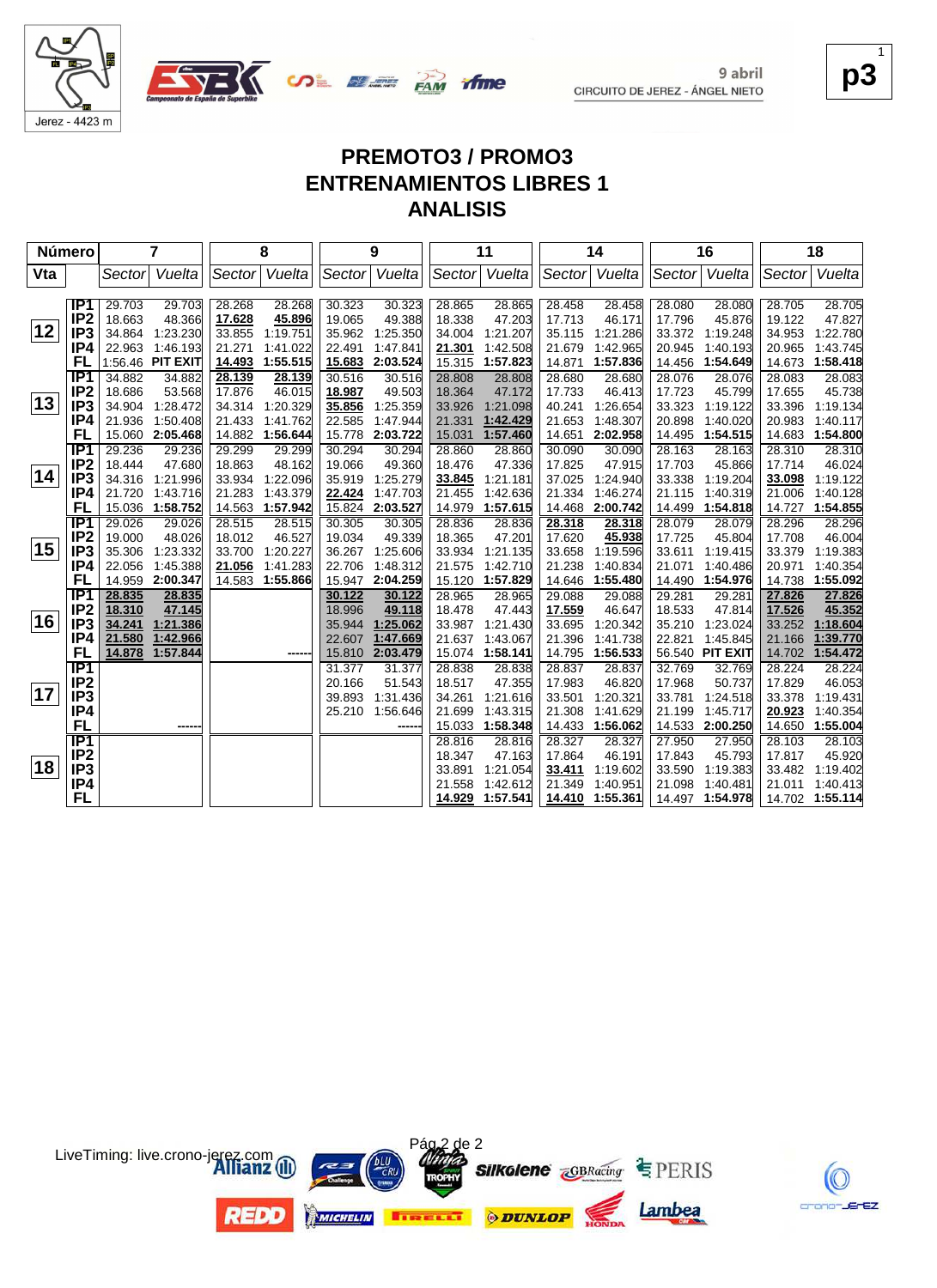



**p3** 2

EZ.

# **PREMOTO3 / PROMO3 ENTRENAMIENTOS LIBRES 1 ANALISIS**

**SALE AND TIME** 

| Número          |                                    | 22                                     | 24                                     | 34                                       | 35                                 | 37                                    | 41                                     | 44                                  |
|-----------------|------------------------------------|----------------------------------------|----------------------------------------|------------------------------------------|------------------------------------|---------------------------------------|----------------------------------------|-------------------------------------|
| Vta             |                                    | Vuelta<br>Sector                       | Sector Vuelta                          | Sector Vuelta                            | Vuelta<br>Sector                   | Sector Vuelta                         | Sector Vuelta                          | Vuelta<br> Sector                   |
|                 | IP1                                | 49.635<br>49.635                       | 35.301<br>35.301                       | 49.094<br>49.094                         | 38.064<br>38.064                   | 48.722<br>48.722                      | 32.266<br>32.266                       | 36.290<br>36.290                    |
|                 | IP <sub>2</sub>                    | 18.243 1:07.878                        | 54.596<br>19.295                       | 18.269 1:07.363                          | 18.972<br>57.036                   | 18.575<br>1:07.297                    | 17.775<br>50.041                       | 19.540<br>55.830                    |
| $\mathbf 1$     | IP3                                | 35.569<br>1:43.447                     | 1:30.305<br>35.709                     | 35.449<br>1:42.812                       | 35.655<br>1:32.691                 | 36.590<br>1:43.887                    | 34.779<br>1:24.820                     | 37.341<br>1:33.171                  |
|                 | IP4                                | 21.587 2:05.034                        | 21.793 1:52.098                        | 21.707 2:04.519                          | 1:55.209<br>22.518                 | 22.456 2:06.343                       | 1:46.181<br>21.361                     | 1:55.199<br>22.028                  |
|                 | FL                                 | 15.365 2:20.399                        | 15.365 2:07.463                        | 15.086 2:19.605                          | 2:10.983<br>15.774                 | 15.741<br>2:22.084                    | 14.696<br>2:00.877                     | 16.057 2:11.256                     |
|                 | IP <sub>1</sub>                    | 29.072<br>29.072                       | 29.023<br>29.023                       | 28.937<br>28.937                         | 29.480<br>29.480                   | 29.760<br>29.760                      | 28.521<br>28.521                       | 29.709<br>29.709                    |
|                 | IP <sub>2</sub>                    | 17.552<br>46.624                       | 47.129<br>18.106                       | 46.860<br>17.923                         | 22.864<br>52.344                   | 18.334<br>48.094                      | 17.452<br>45.973                       | 18.224<br>47.933                    |
| $\mathbf{2}$    | IP3                                | 34.392 1:21.016                        | 34.191 1:21.320                        | 34.300 1:21.160                          |                                    | 35.175 1:23.269                       | 34.017 1:19.990                        | 35.247 1:23.180                     |
|                 | IP4                                | 21.315 1:42.331                        | 21.494<br>1:42.814                     | 21.375<br>1:42.535                       |                                    | 22.141<br>1:45.410                    | 21.350<br>1:41.340                     | 21.654 1:44.834                     |
|                 | FL                                 | 15.095 1:57.426                        | 15.343 1:58.157                        | 14.892 1:57.427                          | $ 9:57.72$ PIT EXIT                | 15.676 2:01.086                       | 14.754<br>1:56.094                     | 15.712 2:00.545                     |
|                 | IP <sub>1</sub>                    | 28.807<br>28.807                       | 28.869<br>28.869                       | 28.538<br>28.538                         | 46.976<br>46.976                   | 29.212<br>29.212                      | 28.866<br>28.866                       | 29.297<br>29.297                    |
|                 | IP <sub>2</sub>                    | 17.790<br>46.597                       | 18.221<br>47.090                       | 17.913<br>46.451                         | 20.494<br>1:07.470                 | 18.349<br>47.561                      | 17.556<br>46.422                       | 18.461<br>47.758                    |
| $\mathbf{3}$    | IP <sub>3</sub>                    | 34.716 1:21.313                        | 34.674 1:21.764                        | 1:21.404<br>34.953                       | 37.853<br>1:45.323                 | 35.070 1:22.631                       | 33.870 1:20.292                        | 35.231 1:22.989                     |
|                 | IP4                                | 21.060 1:42.373                        | 21.495<br>1:43.259                     | 21.071<br>1:42.475                       | 26.925 2:12.248                    | 22.099<br>1:44.730                    | 21.185<br>1:41.477                     | 1:44.700<br>21.711                  |
|                 | FL                                 | 15.264<br>1:57.636                     | 15.198 1:58.457                        | 14.925<br>1:57.400                       | 7:20.87 PIT EXIT                   | 15.465<br>2:00.195                    | 14.698 1:56.175                        | 15.665 2:00.365                     |
|                 | IP1                                | 28.426<br>28.426                       | 28.837<br>28.837                       | 28.359<br>28.359                         | 42.417<br>42.417                   | 29.057<br>29.057                      | 28.114<br>28.114                       | 33.859<br>33.859                    |
| 4               | IP <sub>2</sub>                    | 46.097<br>17.671                       | 18.200<br>47.037                       | 17.653<br>46.012                         | 21.151<br>1:03.568                 | 18.609<br>47.666                      | 17.431<br>45.545                       | 52.406<br>18.547                    |
|                 | IP3<br>IP4                         | 34.142 1:20.239<br>1:41.488            | 34.129<br>1:21.166                     | 33.815<br>1:19.827                       | 43.027<br>1:46.595                 | 34.947 1:22.613                       | 33.458 1:19.003                        | 35.364 1:27.770                     |
|                 | FL                                 | 21.249<br>1:56.773<br>15.285           | 21.466<br>1:42.632<br>15.093 1:57.725  | 21.075<br>1:40.902<br>1:55.616<br>14.714 | 24.790 2:11.385<br>46.543 PIT EXIT | 22.134<br>1.44.747<br>15.622 2:00.369 | 20.837 1:39.840<br>14.417 1:54.257     | 22.570 1:50.340<br>16.027 2:06.367  |
|                 | IP <sub>1</sub>                    | 28.747<br>28.747                       | 28.659<br>28.659                       | 28.198<br>28.198                         | 38.317<br>38.317                   | 29.307<br>29.307                      | 27.643<br>27.643                       | 29.967<br>29.967                    |
|                 | IP <sub>2</sub>                    | 17.868<br>46.615                       | 18.169<br>46.828                       | 17.849<br>46.047                         | 19.563<br>57.880                   | 18.706<br>48.013                      | 17.352<br>44.995                       | 19.474<br>49.441                    |
| $5\overline{)}$ | IP <sub>3</sub>                    | 34.800<br>1:21.415                     | 33.834 1:20.662                        | 33.860<br>1:19.907                       | 41.088<br>1:38.968                 | 34.802 1:22.815                       | 33.294<br>1:18.289                     | 36.539 1:25.980                     |
|                 | IP4                                | 21.228<br>1:42.643                     | 1:42.098<br>21.436                     | 21.154<br>1:41.061                       | 22.924<br>2:01.892                 | 21.896<br>1:44.711                    | 20.681<br>1:38.970                     | 25.237 1:51.217                     |
|                 | FL                                 | 15.038 1:57.681                        | 15.165 1:57.263                        | 14.686 1:55.747                          | 15.763 2:17.655                    | 15.442 2:00.153                       | 14.382<br>1:53.352                     | 2:00.55 PIT EXIT                    |
|                 | IP1                                | 28.692<br>28.692                       | 28.937<br>28.937                       | 28.305<br>28.305                         |                                    | 29.048<br>29.048                      | 27.924<br>27.924                       | 40.889<br>40.889                    |
|                 | IP <sub>2</sub>                    | 17.903<br>46.595                       | 47.364<br>18.427                       | 18.027<br>46.332                         |                                    | 18.416<br>47.464                      | 17.569<br>45.493                       | 19.886<br>1:00.775                  |
| 6               | IP <sub>3</sub>                    | 34.374 1:20.969                        | 34.788<br>1:22.152                     | 33.908<br>1:20.240                       |                                    | 34.730<br>1:22.194                    | 33.508<br>1:19.001                     | 36.540<br>1:37.315                  |
|                 | IP4                                | 21.493<br>1:42.462                     | 24.229<br>1:46.381                     | 21.226<br>1:41.466                       |                                    | 21.906<br>1:44.100                    | 20.898<br>1:39.899                     | 22.352 1:59.667                     |
|                 | FL                                 | 15.241 1:57.703                        | 6:42.59 PIT EXIT                       | 14.888<br>1:56.354                       |                                    | 15.416 1:59.516                       | 1:54.358<br>14.459                     | 15.774 2:15.441                     |
|                 | IP1                                | 28.881<br>28.881                       | 43.545<br>43.545                       | 28.566<br>28.566                         |                                    | 29.004<br>29.004                      | 28.436<br>28.436                       | 29.586<br>29.586                    |
|                 | IP <sub>2</sub>                    | 18.079<br>46.960                       | 18.575<br>1:02.120                     | 46.695<br>18.129                         |                                    | 18.471<br>47.475                      | 18.174<br>46.610                       | 18.458<br>48.044                    |
| $\overline{7}$  | IP <sub>3</sub>                    | 34.567 1:21.527                        | 34.567 1:36.687                        | 33.964<br>1:20.659                       |                                    | 34.625<br>1:22.100                    | 1:22.256<br>35.646                     | 35.357 1:23.401                     |
|                 | IP4                                | 22.097 1:43.624                        | 21.772 1:58.459                        | 1:42.101<br>21.442                       |                                    | 21.931<br>1:44.031                    | 23.671<br>1:45.927                     | 21.833<br>1:45.234                  |
|                 | FL                                 | 15.223 1:58.847                        | 15.244 2:13.703                        | 14.973<br>1:57.074                       |                                    | 15.438 1:59.469                       | 11:33.6 PIT EXIT                       | 15.765 2:00.999                     |
|                 | IP1                                | 28.899<br>28.899                       | 28.939<br>28.939                       | 28.669<br>28.669                         |                                    | 29.319<br>29.319                      | 33.658<br>33.658                       | 30.595<br>30.595                    |
| 8               | IP <sub>2</sub><br>IP <sub>3</sub> | 46.935<br>18.036<br>35.559<br>1:22.494 | 18.280<br>47.219<br>34.031<br>1:21.250 | 17.894<br>46.563<br>34.538<br>1:21.101   |                                    | 18.455<br>47.774<br>37.694 1:25.468   | 17.853<br>51.511<br>33.905<br>1:25.416 | 20.247<br>50.842<br>37.652 1:28.494 |
|                 | IP4                                | 24.129<br>1:46.623                     | 21.635<br>1:42.885                     | 21.461<br>1:42.562                       |                                    | 24.082<br>1:49.550                    | 21.066<br>1:46.482                     | 25.091<br>1:53.585                  |
|                 | FL                                 | 8:52.32 PIT EXIT                       | 15.429 1:58.314                        | 14.911<br>1:57.473                       |                                    | 6:40.35 PIT EXIT                      | 14.609 2:01.091                        | 4:52.33 PIT EXIT                    |
|                 | IP1                                | 41.965<br>41.965                       | 29.792<br>29.792                       | 30.574<br>30.574                         |                                    | 39.593<br>39.593                      | 28.092<br>28.092                       | 39.442<br>39.442                    |
|                 | IP <sub>2</sub>                    | 18.515 1:00.480                        | 18.337<br>48.129                       | 18.189<br>48.763                         |                                    | 20.398<br>59.991                      | 17.938<br>46.030                       | 19.959<br>59.401                    |
| 9               | IP3                                | 35.732 1:36.212                        | 34.840 1:22.969                        | 34.801 1:23.564                          |                                    | 35.794 1:35.785                       | 33.779 1:19.809                        | 36.728 1:36.129                     |
|                 | P4                                 | 22.042 1:58.254                        | 22.004 1:44.973                        | 22.709 1:46.273                          |                                    | 21.713 1:57.498                       | 21.105 1:40.914                        | 22.312 1:58.441                     |
|                 | FL.                                | 15.076 2:13.330                        | 15.251 2:00.224                        | 7:01.81 PIT EXIT                         |                                    | 15.423 2:12.921                       | 14.572 1:55.486                        | 15.720 2:14.160                     |
|                 | IP1                                | 28.980<br>28.980                       | 29.128<br>29.128                       | 42.835<br>42.835                         |                                    | 29.024<br>29.024                      | 27.978<br>27.978                       | 29.481<br>29.481                    |
|                 | IP <sub>2</sub>                    | 18.098<br>47.078                       | 18.344<br>47.472                       | 18.187 1:01.022                          |                                    | 18.177<br>47.201                      | 17.976<br>45.954                       | 18.465<br>47.946                    |
| 10              | IP3                                | 34.657 1:21.735                        | 34.288 1:21.760                        | 35.060 1:36.082                          |                                    | 34.560 1:21.761                       | 33.499 1:19.453                        | 34.981 1:22.927                     |
|                 | P4                                 | 21.535 1:43.270                        | 21.868 1:43.628                        | 21.638 1:57.720                          |                                    | 21.590 1:43.351                       | 20.958 1:40.411                        | 21.673 1:44.600                     |
|                 | FL.                                | 15.066 1:58.336                        | 15.292 1:58.920                        | 14.858 2:12.578                          |                                    | 15.460 1:58.811                       | 14.537 1:54.948                        | 15.594 2:00.194                     |
|                 | IP1                                | 29.031<br>29.031                       | 29.435<br>29.435                       | 28.823<br>28.823                         |                                    | 29.322<br>29.322                      | 28.122<br>28.122                       | 29.375<br>29.375                    |
|                 | IP <sub>2</sub>                    | 18.133<br>47.164                       | 18.325<br>47.760                       | 46.914<br>18.091                         |                                    | 18.194<br>47.516                      | 17.648<br>45.770                       | 18.395<br>47.770                    |
| $ 11\rangle$    | IP3                                | 35.181 1:22.345                        | 34.483 1:22.243                        | 34.209 1:21.123                          |                                    | 34.221 1:21.737                       | 33.781 1:19.551                        | 34.725 1:22.495                     |
|                 | IP4.                               | 21.762 1:44.107                        | 21.734 1:43.977                        | 21.398 1:42.521                          |                                    | 21.765 1:43.502                       | 21.250 1:40.801                        | 21.593 1:44.088                     |
|                 |                                    | FL 15.079 1:59.186                     | 15.210 1:59.187                        | 14.857 1:57.378                          |                                    | 15.185 1:58.687                       | 14.783 1:55.584                        | 15.887 1:59.975                     |

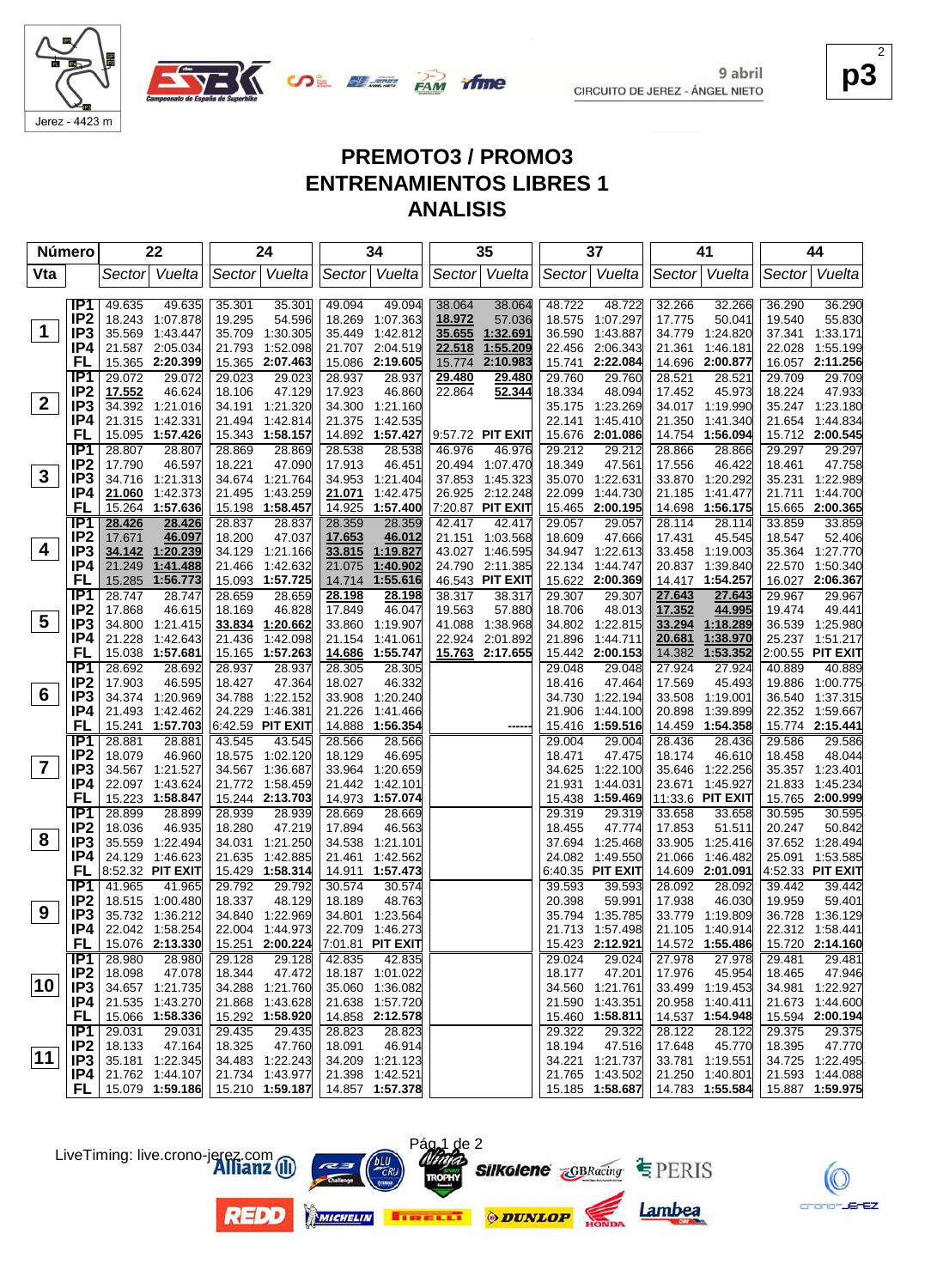

**OR BEER PAM** 

**p3** 2

# **PREMOTO3 / PROMO3 ENTRENAMIENTOS LIBRES 1 ANALISIS**

ifme

| Número |                  |        | 22               |        | 24              |        | 34              | 35            |        | 37              |        | 41              |        | 44              |
|--------|------------------|--------|------------------|--------|-----------------|--------|-----------------|---------------|--------|-----------------|--------|-----------------|--------|-----------------|
| Vta    |                  | Sector | Vuelta           |        | Sector Vuelta   |        | Sector Vuelta   | Sector Vuelta |        | Sector Vuelta   | Sector | Vuelta          | Sector | Vuelta          |
|        |                  |        |                  |        |                 |        |                 |               |        |                 |        |                 |        |                 |
|        | IP <sub>1</sub>  | 29.084 | 29.084           | 28.905 | 28.905          | 28.522 | 28.522          |               | 28.676 | 28.676          | 28.468 | 28.468          | 29.026 | 29.026          |
|        | IP <sub>2</sub>  | 18.337 | 47.421           | 18.085 | 46.990          | 18.019 | 46.541          |               | 18.208 | 46.884          | 17.682 | 46.150          | 18.147 | 47.173          |
| 12     | IP <sub>3</sub>  |        | 34.622 1:22.043  |        | 34.297 1:21.287 | 33.976 | 1:20.517        |               | 34.233 | 1:21.117        | 33.542 | 1:19.692        | 34.606 | 1:21.779        |
|        | IP4              |        | 23.404 1:45.447  | 21.609 | 1:42.896        | 21.396 | 1:41.913        |               | 21.553 | 1:42.670        | 21.016 | 1:40.708        | 21.406 | 1:43.185        |
|        | FL               |        | 2:06.70 PIT EXIT |        | 15.213 1:58.109 | 14.808 | 1:56.721        |               |        | 15.439 1:58.109 |        | 14.476 1:55.183 | 15.368 | 1:58.553        |
|        | IP <sub>1</sub>  | 35.696 | 35.696           | 29.693 | 29.693          | 28.584 | 28.584          |               | 29.761 | 29.761          | 27.971 | 27.971          | 29.098 | 29.098          |
|        | IP <sub>2</sub>  | 20.097 | 55.793           | 18.452 | 48.145          | 18.003 | 46.587          |               | 18.376 | 48.137          | 17.654 | 45.625          | 18.347 | 47.445          |
| 13     | IP <sub>3</sub>  | 35.531 | 1:31.324         | 34.351 | 1:22.496        | 33.961 | 1:20.548        |               | 34.179 | 1:22.316        | 35.762 | 1:21.387        | 34.510 | 1:21.955        |
|        | IP4              | 21.338 | 1:52.662         | 21.408 | 1:43.904        | 21.209 | 1:41.757        |               | 21.613 | 1:43.929        | 21.149 | 1:42.536        | 21.754 | 1:43.709        |
|        | FL               |        | 15.098 2:07.760  |        | 15.448 1:59.352 | 14.790 | 1:56.547        |               | 15.537 | 1:59.466        | 14.586 | 1:57.122        | 15.452 | 1:59.161        |
|        | IP1              | 29.448 | 29.448           | 29.060 | 29.060          | 28.457 | 28.457          |               | 28.765 | 28.765          | 30.357 | 30.357          | 29.106 | 29.106          |
|        | IP <sub>2</sub>  | 19.239 | 48.687           | 18.027 | 47.087          | 17.888 | 46.345          |               | 18.245 | 47.010          | 19.219 | 49.576          | 18.500 | 47.606          |
| 14     | IP <sub>3</sub>  | 35.003 | 1:23.690         | 34.470 | 1:21.557        | 33.911 | 1:20.256        |               | 34.330 | 1:21.340        | 34.705 | 1:24.281        | 34.847 | 1:22.453        |
|        | IP4              |        | 21.062 1:44.752  | 21.426 | 1:42.983        | 21.166 | 1:41.422        |               | 21.655 | 1:42.995        | 20.902 | 1:45.183        | 21.826 | 1:44.279        |
|        | FL               |        | 14.921 1:59.672  |        | 15.205 1:58.188 |        | 14.800 1:56.222 |               | 15.057 | 1:58.052        | 14.495 | 1:59.678        | 15.668 | 1:59.946        |
|        | IP1              | 28.721 | 28.721           | 28.606 | 28.606          | 28.317 | 28.317          |               | 28.634 | 28.634          | 27.912 | 27.912          | 29.304 | 29.304          |
|        | IP <sub>2</sub>  | 17.980 | 46.701           | 18.275 | 46.881          | 17.946 | 46.263          |               | 18.133 | 46.767          | 17.871 | 45.783          | 18.417 | 47.721          |
| 15     | IP <sub>3</sub>  |        | 34.535 1:21.236  | 34.123 | 1:21.004        | 33.985 | 1:20.248        |               |        | 34.113 1:20.880 | 33.451 | 1:19.234        | 34.618 | 1:22.339        |
|        | IP4              | 21.373 | 1:42.609         | 21.250 | 1:42.254        | 21.250 | 1:41.498        |               | 21.247 | 1:42.127        | 20.864 | 1:40.098        | 21.701 | 1:44.040        |
|        | FL               |        | 15.013 1:57.622  | 15.148 | 1:57.402        | 14.847 | 1:56.345        |               | 15.297 | 1:57.424        | 14.364 | 1:54.462        | 15.407 | 1:59.447        |
|        | $\overline{IP1}$ |        |                  | 29.040 | 29.040          | 28.488 | 28.488          |               | 28.480 | 28.480          |        |                 | 29.253 | 29.253          |
|        | IP <sub>2</sub>  |        |                  | 18.261 | 47.301          | 17.944 | 46.432          |               | 18.922 | 47.402          |        |                 | 18.265 | 47.518          |
| 16     | IP <sub>3</sub>  |        |                  | 34.833 | 1:22.134        | 34.040 | 1:20.472        |               | 34.520 | 1:21.922        |        |                 | 35.859 | 1:23.377        |
|        | IP4              |        |                  | 21.304 | 1:43.438        | 21.279 | 1:41.751        |               | 21.524 | 1:43.446        |        |                 | 22.238 | 1:45.615        |
|        | <b>FL</b>        |        |                  |        | 15.072 1:58.510 | 14.771 | 1:56.522        |               | 15.195 | 1:58.641        |        | ----            |        | 15.592 2:01.207 |
|        | $\overline{IP1}$ |        |                  | 28.811 | 28.811          | 28.383 | 28.383          |               | 28.412 | 28.412          |        |                 | 29.736 | 29.736          |
| 17     | IP <sub>2</sub>  |        |                  | 17.822 | 46.633          | 17.939 | 46.322          |               | 18.051 | 46.463          |        |                 | 19.041 | 48.777          |
|        | IP <sub>3</sub>  |        |                  | 34.067 | 1:20.700        | 36.157 | 1:22.479        |               | 34.616 | 1:21.079        |        |                 | 37.298 | 1:26.075        |
|        | IP4              |        |                  |        | 21.342 1:42.042 | 22.186 | 1:44.665        |               |        | 21.342 1:42.421 |        |                 | 26.393 | 1:52.468        |
|        | FL               |        |                  | 14.979 | 1:57.021        |        | 15.116 1:59.781 |               |        | 15.191 1:57.612 |        |                 |        |                 |
|        | IP <sub>1</sub>  |        |                  |        |                 |        |                 |               |        |                 |        |                 |        |                 |
| 18     | IP <sub>2</sub>  |        |                  |        |                 |        |                 |               |        |                 |        |                 |        |                 |
|        | IP <sub>3</sub>  |        |                  |        |                 |        |                 |               |        |                 |        |                 |        |                 |
|        | IP4              |        |                  |        |                 |        |                 |               |        |                 |        |                 |        |                 |
|        | FL               |        |                  |        |                 |        |                 |               |        |                 |        |                 |        |                 |



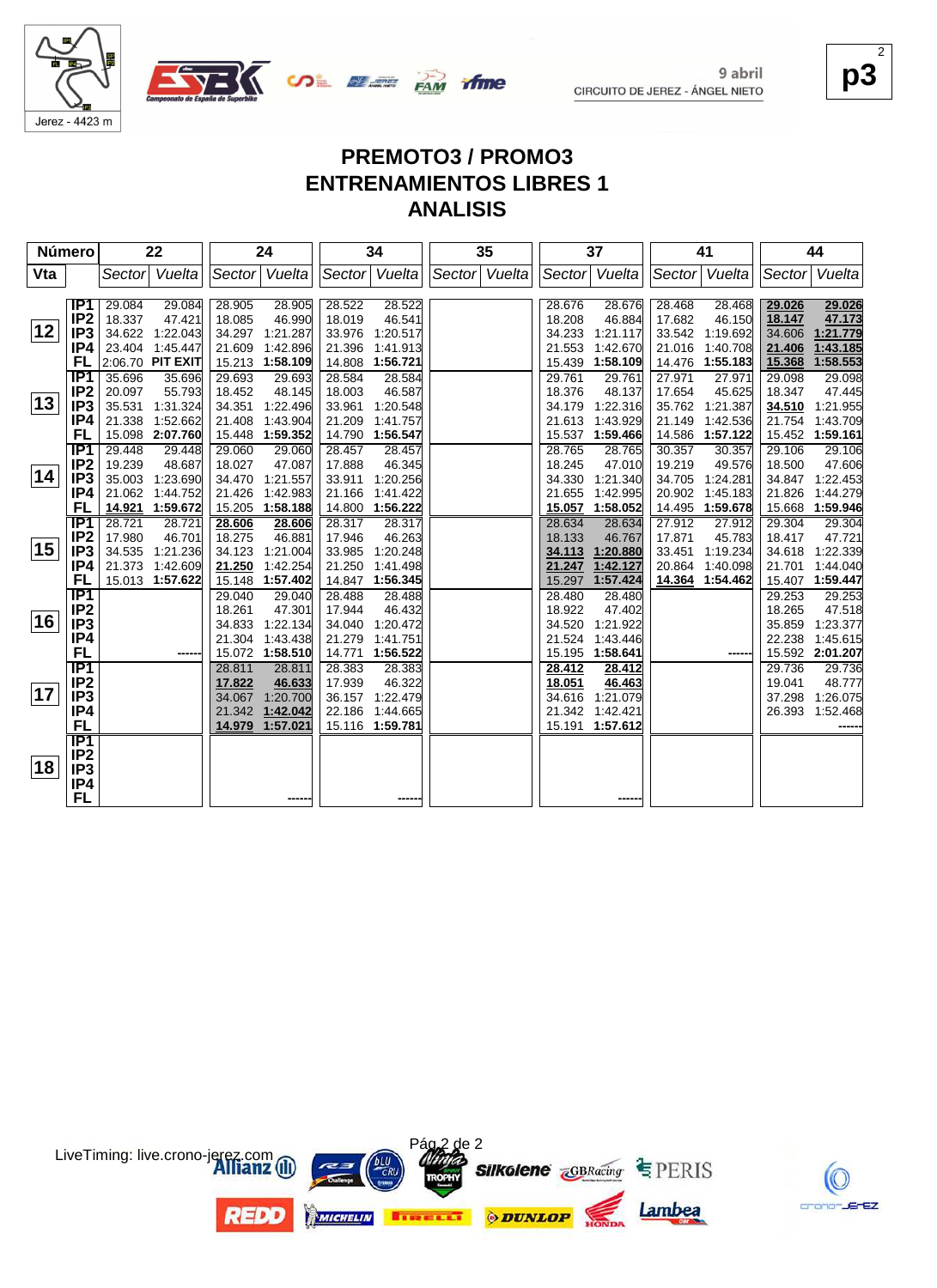



**p3** 3

 $EZ$ 

## **PREMOTO3 / PROMO3 ENTRENAMIENTOS LIBRES 1 ANALISIS**

**SALE AND YIME** 

|                | Número                             |                  | 49                   |                  | 54                   |                  | 57                                               |                  | 58                   |                  | 74                      |                  | 94                   |        | 98                          |
|----------------|------------------------------------|------------------|----------------------|------------------|----------------------|------------------|--------------------------------------------------|------------------|----------------------|------------------|-------------------------|------------------|----------------------|--------|-----------------------------|
| Vta            |                                    | Sector           | Vuelta               |                  | Sector Vuelta        |                  | Sector Vuelta                                    | Sector           | Vuelta               |                  | Sector Vuelta           | Sector           | Vuelta               | Sector | Vuelta                      |
|                | IP <sub>1</sub>                    | 35.456           | 35.456               | 55.338           | 55.338               | 33.644           | 33.644                                           | 59.155           | 59.155               | 50.050           | 50.050                  | 35.580           | 35.580               | 37.825 | 37.825                      |
|                | IP <sub>2</sub>                    | 19.173           | 54.629               | 18.754           | 1:14.092             | 18.063           | 51.707                                           | 18.261           | 1:17.416             | 18.140           | 1:08.190                | 18.316           | 53.896               | 20.074 | 57.899                      |
| $\mathbf 1$    | IP3                                | 36.228           | 1:30.857             | 35.680           | 1:49.772             | 35.325           | 1:27.032                                         | 39.627           | 1:57.043             | 37.172           | 1:45.362                | 35.397           | 1:29.293             | 38.748 | 1:36.647                    |
|                | IP4                                | 21.858           | 1:52.715             |                  | 21.585 2:11.357      | 21.228           | 1:48.260                                         | 21.849           | 2:18.892             |                  | 21.847 2:07.209         | 22.175           | 1:51.468             | 23.434 | 2:00.081                    |
|                | <b>FL</b>                          | 15.347           | 2:08.062             |                  | 15.674 2:27.031      | 15.688           | 2:03.948                                         | 18.202           | 2:37.094             | 15.732           | 2:22.941                | 15.095           | 2:06.563             |        | 16.384 2:16.465             |
|                | IP <sub>1</sub>                    | 29.208           | 29.208               | 29.399           | 29.399               | 28.697           | 28.697                                           | 27.895           | 27.895               | 28.700           | 28.700                  | 29.023           | 29.023               | 30.846 | 30.846                      |
|                | IP <sub>2</sub>                    | 18.291           | 47.499               | 18.209           | 47.608               | 17.610           | 46.307                                           | 17.267           | 45.162               | 17.559           | 46.259                  | 17.903           | 46.926               | 19.234 | 50.080                      |
| $\mathbf{2}$   | IP3                                | 34.657           | 1:22.156             |                  | 33.872 1:21.480      | 34.349           | 1:20.656                                         | 32.803           | 1:17.965             | 33.879           | 1:20.138                | 33.963           | 1:20.889             |        | 36.917 1:26.997             |
|                | IP4                                | 22.409           | 1:44.565             | 21.150           | 1:42.630             | 21.456           | 1:42.112                                         | 20.525           | 1:38.490             | 21.312           | 1:41.450                | 21.180           | 1:42.069             | 22.850 | 1:49.847                    |
|                | <b>FL</b>                          | 15.333           | 1:59.898             | 15.206           | 1:57.836             | 14.966           | 1:57.078                                         | 14.498           | 1:52.988             | 15.266           | 1:56.716                | 14.738           | 1:56.807             |        | 16.085 2:05.932             |
|                | IP1                                | 29.684           | 29.684               | 28.702           | 28.702               | 28.740           | 28.740                                           | 28.118           | 28.118               | 28.447           | 28.447                  | 28.427           | 28.427               | 30.527 | 30.527                      |
|                | IP <sub>2</sub>                    | 18.484           | 48.168               | 17.944           | 46.646               | 17.853           | 46.593                                           | 17.228           | 45.346               | 17.678           | 46.125                  | 17.730           | 46.157               | 19.161 | 49.688                      |
| $\mathbf{3}$   | IP3                                | 34.804           | 1:22.972             | 34.017           | 1.20.663             | 34.685           | 1:21.278                                         | 33.786           | 1:19.132             |                  | 34.224 1:20.349         | 34.019           | 1:20.176             |        | 36.600 1:26.288             |
|                | IP4                                | 22.267           | 1:45.239             | 21.195           | 1:41.858             | 21.186           | 1:42.464                                         | 20.953           | 1:40.085             | 20.924           | 1:41.273                | 21.027           | 1:41.203             | 23.338 | 1:49.626                    |
|                | FL                                 | 15.253           | 2:00.492             | 15.088           | 1:56.946             | 18.734           | 2:01.198                                         | 14.592           | 1:54.677             | 14.915           | 1:56.187                | 14.522           | 1:55.725             |        | 16.171 2:05.796             |
|                | IP <sub>1</sub>                    | 29.513           | 29.513               | 28.580           | 28.580               | 31.409           | 31.409                                           | 27.792           | 27.792               | 27.985           | 27.985                  | 28.484           | 28.484               | 30.541 | 30.541                      |
| 4              | IP <sub>2</sub>                    | 18.845           | 48.358               | 18.259           | 46.839               | 19.059           | 50.468                                           | 17.556           | 45.348               | 17.731           | 45.716                  | 17.558           | 46.042               | 19.262 | 49.803                      |
|                | IP3<br>IP4                         | 35.328           | 1:23.686<br>1:46.231 | 33.714           | 1:20.553             | 34.676<br>24.581 | 1:25.144<br>1:49.725                             | 32.986           | 1:18.334             | 33.245           | 1:18.961                | 33.494<br>21.334 | 1:19.536             | 23.004 | 36.500 1:26.303<br>1:49.307 |
|                | FL                                 | 22.545           | 15.597 2:01.828      | 21.054<br>15.273 | 1:41.607<br>1:56.880 |                  | 5:38.94 PIT EXIT                                 | 20.699<br>14.443 | 1:39.033<br>1:53.476 | 20.437<br>14.815 | 1:39.398<br>1:54.213    | 14.721           | 1:40.870<br>1:55.590 |        | 16.075 2:05.382             |
|                | IP <sub>1</sub>                    | 29.584           | 29.584               | 28.503           | 28.503               | 39.179           | 39.179                                           | 27.554           | 27.554               | 28.500           |                         | 28.582           | 28.582               | 30.273 | 30.273                      |
|                | IP <sub>2</sub>                    | 18.785           | 48.369               | 18.193           | 46.696               | 18.958           | 58.137                                           | 17.565           | 45.119               | 27.211           | 28.500<br>55.711        | 17.558           | 46.140               | 19.202 | 49.475                      |
| 5              | IP <sub>3</sub>                    | 35.323           | 1:23.692             |                  | 34.013 1:20.709      | 34.521           | 1:32.658                                         | 32.942           | 1:18.061             | 35.858           | 1:31.569                | 33.654           | 1:19.794             |        | 36.314 1:25.789             |
|                | IP4                                | 22.298           | 1:45.990             | 21.305           | 1:42.014             | 21.716           | 1:54.374                                         | 20.643           | 1:38.704             |                  | 23.292 1:54.861         | 21.004           | 1:40.798             | 22.722 | 1:48.511                    |
|                | FL                                 |                  | 15.277 2:01.267      |                  | 14.982 1:56.996      |                  | 15.069 2:09.443                                  | 14.364           | 1:53.067             |                  | 22:31.9 PIT EXIT        | 14.571           | 1:55.369             | 16.081 | 2:04.592                    |
|                | IP <sub>1</sub>                    | 29.453           | 29.453               | 28.583           | 28.583               | 32.529           | 32.529                                           | 30.464           | 30.464               | 35.993           | 35.993                  | 28.594           | 28.594               | 30.337 | 30.337                      |
|                | IP <sub>2</sub>                    | 18.823           | 48.276               | 18.416           | 46.999               | 18.457           | 50.986                                           | 17.610           | 48.074               | 18.662           | 54.655                  | 17.882           | 46.476               | 19.356 | 49.693                      |
| 6              | IP <sub>3</sub>                    |                  | 34.857 1:23.133      | 34.426           | 1:21.425             | 40.600           | 1:31.586                                         | 33.048           | 1:21.122             | 34.237           | 1:28.892                | 33.640           | 1:20.116             |        | 36.469 1:26.162             |
|                | IP4                                | 22.205           | 1:45.338             | 21.770           | 1:43.195             | 24.326           | 1:55.912                                         | 21.932           | 1:43.054             | 20.996           | 1:49.888                | 20.983           | 1:41.099             |        | 22.857 1:49.019             |
|                | FL                                 |                  | 15.213 2:00.551      |                  | 15.148 1:58.343      | 17.111           | 2:13.022                                         |                  | 5:38.20 PIT EXIT     | 14.951           | 2:04.839                | 14.591           | 1:55.690             |        | 15.901 2:04.920             |
|                | IP1                                | 29.707           | 29.707               | 29.054           | 29.054               | 33.497           | 33.497                                           | 44.798           | 44.798               | 28.178           | 28.178                  | 28.868           | 28.868               | 30.368 | 30.368                      |
|                | IP <sub>2</sub>                    | 18.790           | 48.497               | 18.164           | 47.218               | 20.649           | 54.146                                           | 17.838           | 1:02.636             | 17.734           | 45.912                  | 18.149           | 47.017               | 19.346 | 49.714                      |
| $\overline{7}$ | IP <sub>3</sub>                    |                  | 35.051 1:23.548      |                  | 34.037 1:21.255      | 39.711           | 1:33.857                                         | 33.293           | 1:35.929             | 33.143           | 1:19.055                | 34.008           | 1:21.025             | 36.260 | 1:25.974                    |
|                | IP4                                | 22.110           | 1:45.658             | 22.035           | 1:43.290             | 28.353           | 2:02.210                                         | 21.028           | 1:56.957             | 20.984           | 1:40.039                | 21.482           | 1:42.507             | 22.725 | 1:48.699                    |
|                | FL                                 |                  | 15.166 2:00.824      |                  | 16.659 1:59.949      |                  | 4:40.03 PIT EXIT                                 |                  | 18.205 2:15.162      | 14.760           | 1:54.799                |                  | 14.748 1:57.254      |        | 15.887 2:04.586             |
|                | IP1                                | 29.616           | 29.616               | 28.883           | 28.883               | 35.905           | 35.905                                           | 27.673           | 27.673               | 27.970           | 27.970                  | 28.950           | 28.950               | 30.238 | 30.238                      |
| 8              | IP <sub>2</sub><br>IP <sub>3</sub> | 18.731<br>35.488 | 48.347<br>1:23.835   | 18.450<br>34.388 | 47.333<br>1:21.721   | 18.641<br>35.010 | 54.546<br>1:29.556                               | 17.605<br>32.855 | 45.278<br>1:18.133   | 17.660<br>41.243 | 45.630<br>1:26.873      | 17.967<br>33.797 | 46.917<br>1:20.714   | 19.261 | 49.499<br>36.193 1:25.692   |
|                | IP4                                |                  | 26.007 1:49.842      | 23.809           | 1:45.530             | 22.011           | 1:51.567                                         | 20.684           | 1:38.817             | 22.217           | 1:49.090                | 22.476           | 1:43.190             | 23.398 | 1:49.090                    |
|                | FL                                 |                  | 3:29.90 PIT EXIT     |                  | 11:09.6 PIT EXIT     |                  | 14.897 2:06.464                                  | 14.426           | 1:53.243             |                  | 1:13.21 <b>PIT EXIT</b> |                  | 6:59.71 PIT EXIT     |        | 15.994 2:05.084             |
|                | IP1                                | 36.841           | 36.841               | 33.358           | 33.358               | 29.029           | 29.029                                           | 28.718           | 28.718               | 33.687           | 33.687                  | 37.243           | 37.243               | 30.134 | 30.134                      |
|                | IP <sub>2</sub>                    | 19.413           | 56.254               | 18.591           | 51.949               | 17.946           | 46.975                                           | 17.650           | 46.368               | 18.272           | 51.959                  | 18.546           | 55.789               | 19.147 | 49.281                      |
| 9              | IP <sub>3</sub>                    |                  | 35.235 1:31.489      |                  | 34.175 1:26.124      |                  | 34.603 1:21.578                                  | 32.871           | 1:19.239             |                  | 33.734 1:25.693         |                  | 34.845 1:30.634      |        | 36.129 1:25.410             |
|                | IP4                                |                  | 22.397 1:53.886      |                  | 21.381 1:47.505      |                  | 21.569 1:43.147                                  |                  | 20.593 1:39.832      |                  | 21.065 1:46.758         |                  | 22.032 1:52.666      |        | 22.862 1:48.272             |
|                | FL.                                |                  | 15.368 2:09.254      |                  | 15.138 2:02.643      |                  | 15.052 1:58.199                                  |                  | $14.415$ 1:54.247    |                  | 14.877 2:01.635         |                  | 14.870 2:07.536      |        | 15.828 2:04.100             |
|                | IP1                                | 29.582           | 29.582               | 28.467           | 28.467               | 28.953           | 28.953                                           | 27.650           | 27.650               |                  |                         | 29.051           | 29.051               | 30.192 | 30.192                      |
|                | IP <sub>2</sub>                    | 18.817           | 48.399               | 18.065           | 46.532               | 18.019           | 46.972                                           | 17.494           | 45.144               |                  |                         | 18.179           | 47.230               | 19.147 | 49.339                      |
| 10             | IP <sub>3</sub>                    |                  | 35.503 1:23.902      |                  | 33.727 1:20.259      |                  | 34.757 1:21.729                                  |                  | 32.885 1:18.029      |                  |                         |                  | 34.369 1:21.599      |        | 35.821 1:25.160             |
|                | IP4                                |                  | 22.965 1:46.867      |                  | 21.504 1:41.763      |                  | 23.202 1:44.931                                  |                  | 20.679 1:38.708      |                  |                         |                  | 23.537 1:45.136      |        | 22.816 1:47.976             |
|                | <b>FL</b>                          |                  | 15.868 2:02.735      |                  | 15.262 1:57.025      |                  | 15.156 2:00.087                                  |                  | 14.418 1:53.126      |                  | ----                    |                  | 2:58.84 PIT EXIT     |        | 15.770 2:03.746             |
|                | IP1                                | 29.810           | 29.810               | 28.870           | 28.870               | 30.126           | 30.126                                           | 27.567           | 27.567               |                  |                         | 38.933           | 38.933               | 30.199 | 30.199                      |
|                | IP <sub>2</sub>                    | 19.077           | 48.887               | 18.459           | 47.329               | 19.424           | 49.550                                           | 17.531           | 45.098               |                  |                         | 18.852           | 57.785               | 19.058 | 49.257                      |
| $ 11\rangle$   | IP3                                |                  | 35.159 1:24.046      |                  | 33.937 1:21.266      |                  | 36.405 1:25.955                                  |                  | 32.792 1:17.890      |                  |                         |                  | 34.955 1:32.740      |        | 35.989 1:25.246             |
|                | IP4                                |                  | 22.248 1:46.294      |                  | 22.216 1:43.482      |                  | 22.845 1:48.800                                  |                  | 20.956 1:38.846      |                  |                         |                  | 22.530 1:55.270      |        | 22.791 1:48.037             |
|                |                                    |                  | FL 15.213 2:01.507   |                  |                      |                  | 19.711 2:03.193 4:52.28 PIT EXIT 14.328 1:53.174 |                  |                      |                  |                         |                  | 15.333 2:10.603      |        | 15.795 2:03.832             |





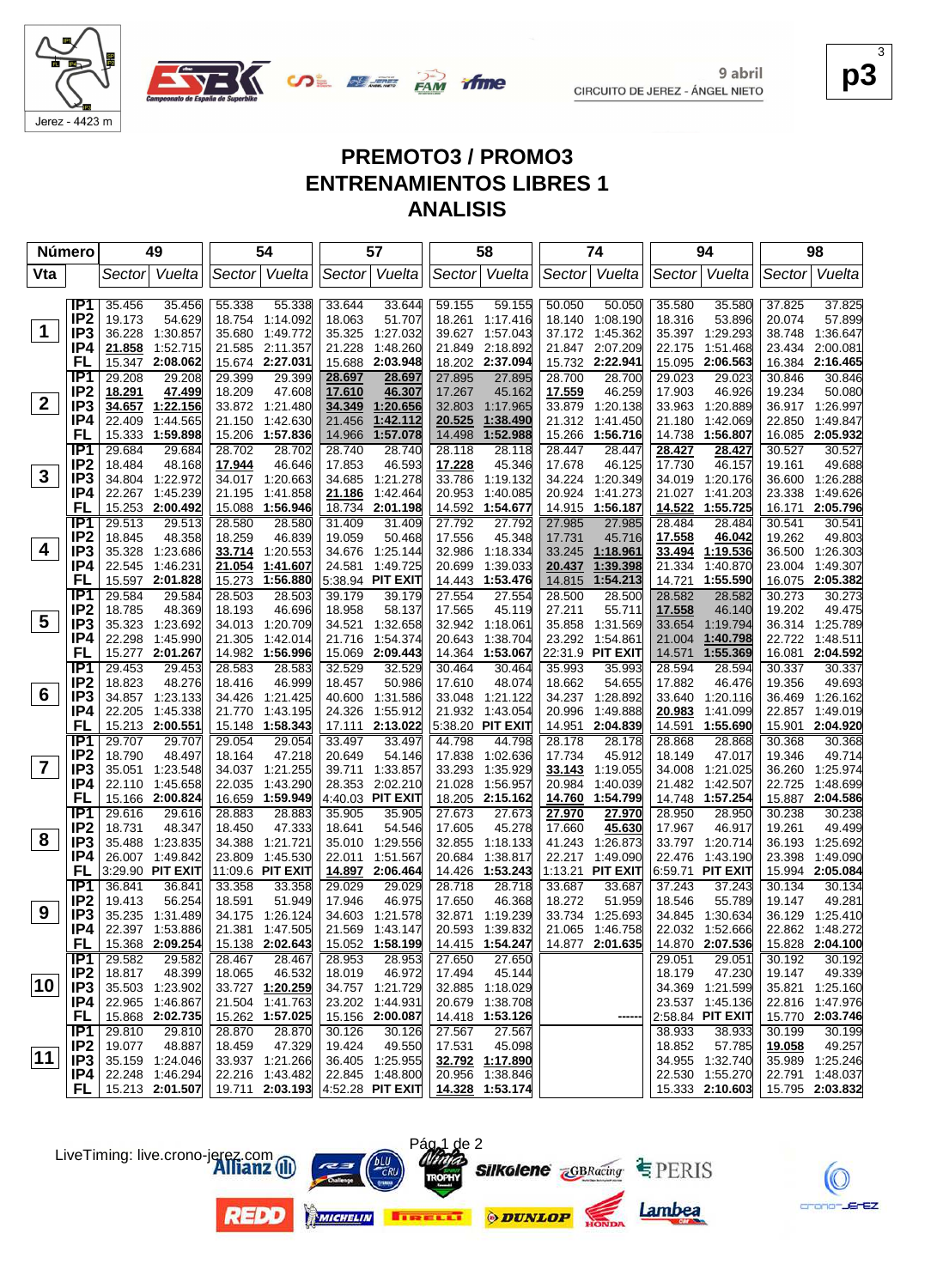



#### **p3** 3

### **PREMOTO3 / PROMO3 ENTRENAMIENTOS LIBRES 1 ANALISIS**

ifme

| Número |                         |                  | 49               |                  | 54               |        | 57              |        | 58               |               | 74 |        | 94              |                  | 98               |
|--------|-------------------------|------------------|------------------|------------------|------------------|--------|-----------------|--------|------------------|---------------|----|--------|-----------------|------------------|------------------|
| Vta    |                         | Sector           | Vuelta           |                  | Sector Vuelta    |        | Sector Vuelta   |        | Sector Vuelta    | Sector Vuelta |    | Sector | Vuelta          | Sector           | Vuelta           |
|        |                         |                  |                  |                  |                  |        |                 |        |                  |               |    |        |                 |                  |                  |
|        | IP1                     | 29.396           | 29.396           | 28.749           | 28.749           | 41.736 | 41.736          | 27.513 | 27.513           |               |    | 30.201 | 30.201          | 29.875           | 29.875           |
|        | IP <sub>2</sub>         | 18.894           | 48.290           | 18.222           | 46.971           | 19.007 | 1:00.743        | 17.367 | 44.880           |               |    | 18.385 | 48.586          | 19.097           | 48.972           |
| 12     | IP <sub>3</sub>         | 34.739           | 1:23.029         |                  | 33.857 1:20.828  | 35.936 | 1:36.679        | 33.130 | 1:18.010         |               |    | 35.049 | 1:23.635        | 35.867           | 1:24.839         |
|        | IP4                     |                  | 22.234 1:45.263  |                  | 21.210 1:42.038  | 22.308 | 1:58.987        | 20.600 | 1:38.610         |               |    | 22.292 | 1:45.927        | 22.558           | 1:47.397         |
|        | FL                      |                  | 15.222 2:00.484  |                  | 14.972 1:57.009  |        | 15.215 2:14.202 | 14.505 | 1:53.115         |               |    |        | 15.074 2:01.000 | 15.795           | 2:03.192         |
|        | IP <sub>1</sub>         | 29.140           | 29.140           | 28.524           | 28.524           | 30.182 | 30.182          | 27.528 | 27.528           |               |    | 30.522 | 30.522          | 29.855           | 29.855           |
| 13     | IP <sub>2</sub>         | 18.773           | 47.913           | 18.353           | 46.877           | 18.832 | 49.014          | 17.981 | 45.509           |               |    | 19.899 | 50.421          | 19.130           | 48.985           |
|        | IP <sub>3</sub>         | 34.928           | 1:22.841         | 33.845           | 1:20.722         |        | 35.462 1:24.476 | 33.642 | 1:19.151         |               |    | 36.061 | 1:26.482        | 35.776           | 1:24.761         |
|        | IP4                     | 22.234           | 1:45.075         | 21.224           | 1:41.946         | 22.059 | 1:46.535        | 21.487 | 1:40.638         |               |    | 24.585 | 1:51.067        | 22.758           | 1:47.519         |
|        | FL.<br>$\overline{IP1}$ |                  | 15.258 2:00.333  |                  | 14.975 1:56.921  |        | 15.125 2:01.660 | 36.680 | 4:03.52 PIT EXIT |               |    |        | ----            |                  | 15.693 2:03.212  |
|        | IP <sub>2</sub>         | 29.316<br>18.711 | 29.316<br>48.027 | 28.511<br>18.339 | 28.511<br>46.850 |        |                 | 19.594 | 36.680<br>56.274 |               |    |        |                 | 29.918<br>19.098 | 29.918<br>49.016 |
| 14     | IP <sub>3</sub>         | 34.743           | 1:22.770         | 33.871           | 1:20.721         |        |                 | 38.460 | 1:34.734         |               |    |        |                 | 35.695           | 1:24.711         |
|        | IP4                     | 22.077           | 1:44.847         | 21.287           | 1:42.008         |        |                 | 20.933 | 1:55.667         |               |    |        |                 | 22.709           | 1:47.420         |
|        | FL                      |                  | 15.311 2:00.158  |                  | 14.738 1:56.746  |        |                 |        | 14.487 2:10.154  |               |    |        |                 | 15.691           | 2:03.111         |
|        | IP1                     | 29.288           | 29.288           | 28.315           | 28.315           |        |                 | 27.936 | 27.936           |               |    |        |                 | 30.380           | 30.380           |
|        | IP <sub>2</sub>         | 18.720           | 48.008           | 18.049           | 46.364           |        |                 | 18.368 | 46.304           |               |    |        |                 | 19.268           | 49.648           |
| 15     | IP <sub>3</sub>         |                  | 34.892 1:22.900  | 33.980           | 1:20.344         |        |                 | 37.586 | 1:23.890         |               |    |        |                 | 36.677           | 1:26.325         |
|        | IP4                     |                  | 22.143 1:45.043  | 21.388           | 1:41.732         |        |                 | 22.544 | 1:46.434         |               |    |        |                 | 25.250           | 1:51.575         |
|        | FL                      |                  | 15.152 2:00.195  |                  | 14.958 1:56.690  |        |                 | 17.234 | 2:03.668         |               |    |        |                 |                  | 5:16.11 PIT EXIT |
|        | $\overline{IP1}$        | 29.172           | 29.172           |                  |                  |        |                 | 28.119 | 28.119           |               |    |        |                 | 45.884           | 45.884           |
|        | IP <sub>2</sub>         | 18.747           | 47.919           |                  |                  |        |                 | 17.675 | 45.794           |               |    |        |                 | 20.226           | 1:06.110         |
| 16     | IP <sub>3</sub>         | 34.746           | 1:22.665         |                  |                  |        |                 | 32.981 | 1:18.775         |               |    |        |                 |                  | 37.502 1:43.612  |
|        | IP4                     | 22.033           | 1:44.698         |                  |                  |        |                 | 20.683 | 1:39.458         |               |    |        |                 |                  | 23.423 2:07.035  |
|        | FL                      |                  | 15.186 1:59.884  |                  | ----             |        |                 | 14.409 | 1:53.867         |               |    |        |                 |                  | 15.984 2:23.019  |
|        | IP1                     | 29.203           | 29.203           |                  |                  |        |                 |        |                  |               |    |        |                 | 30.668           | 30.668           |
|        | IP <sub>2</sub>         | 18.609           | 47.812           |                  |                  |        |                 |        |                  |               |    |        |                 | 19.606           | 50.274           |
| 17     | IP <sub>3</sub>         | 34.675           | 1:22.487         |                  |                  |        |                 |        |                  |               |    |        |                 | 36.812           | 1:27.086         |
|        | IP4                     | 21.961           | 1:44.448         |                  |                  |        |                 |        |                  |               |    |        |                 | 23.251           | 1:50.337         |
|        | FL                      |                  | 15.106 1:59.554  |                  |                  |        |                 |        | -----            |               |    |        |                 | 15.998           | 2:06.335         |
|        | IP1                     | 29.283           | 29.283           |                  |                  |        |                 |        |                  |               |    |        |                 |                  |                  |
|        | IP <sub>2</sub>         | 18.637           | 47.920           |                  |                  |        |                 |        |                  |               |    |        |                 |                  |                  |
| 18     | IP <sub>3</sub>         | 34.755           | 1:22.675         |                  |                  |        |                 |        |                  |               |    |        |                 |                  |                  |
|        | IP4                     |                  | 22.041 1:44.716  |                  |                  |        |                 |        |                  |               |    |        |                 |                  |                  |
|        | FL                      |                  | 15.182 1:59.898  |                  |                  |        |                 |        |                  |               |    |        |                 |                  |                  |



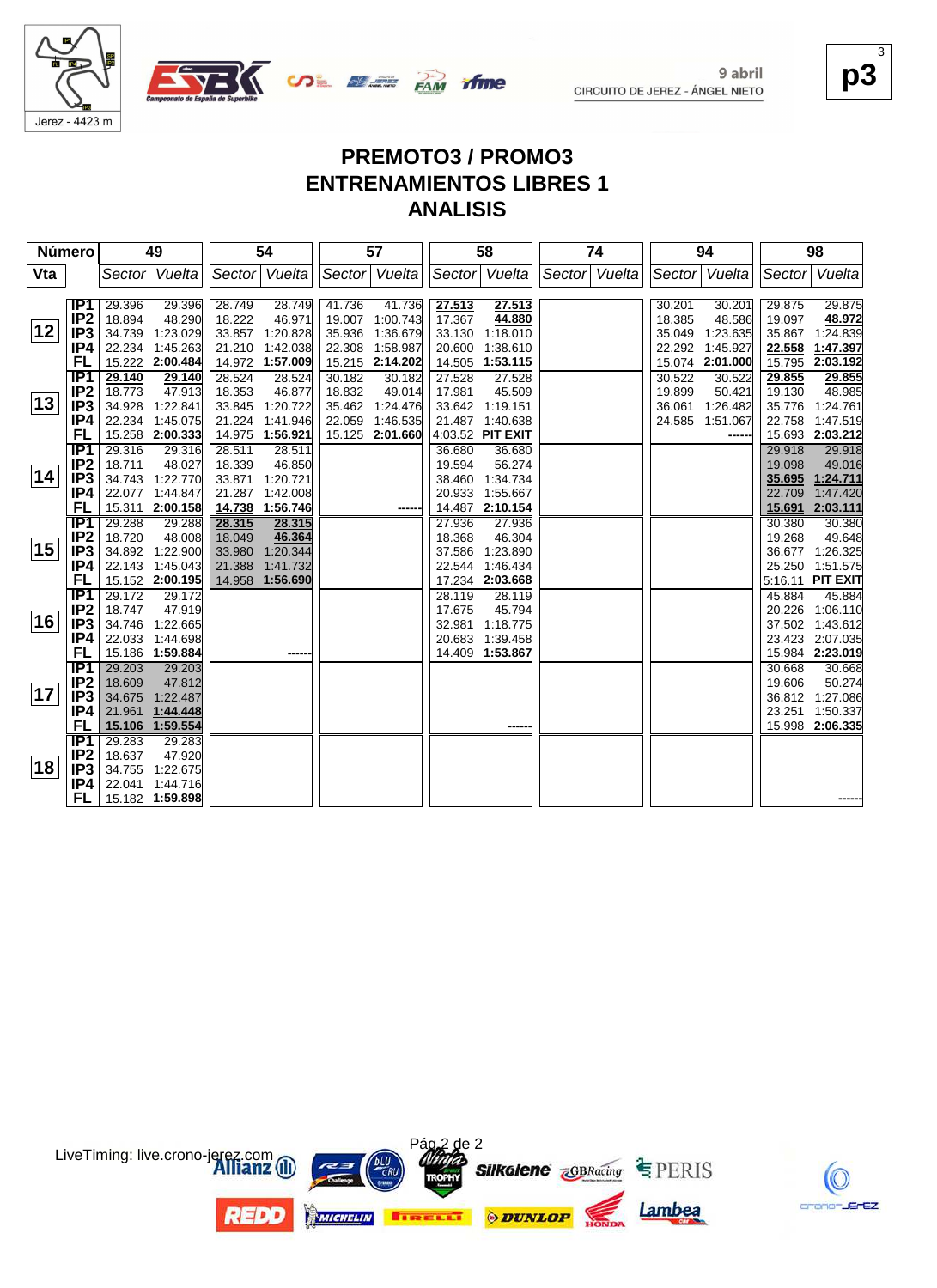





**p4**

# **PREMOTO3 / PROMO3 ENTRENAMIENTOS LIBRES 1 40 MEJORES VUELTAS**

| <b>Dorsal</b> | <b>Piloto</b>         | <b>Nat</b> | Equipo                   | Maq.             | Hora     | <b>Vuelta</b>           | Tiempo   |
|---------------|-----------------------|------------|--------------------------|------------------|----------|-------------------------|----------|
| 58            | Jose L ARMARIO        | <b>ESP</b> | <b>GM FUEL-VRC TEAM</b>  |                  | 12:24:11 | $\overline{2}$          | 1:52.988 |
| 58            | Jose L ARMARIO        | <b>ESP</b> | <b>GM FUEL-VRC TEAM</b>  |                  | 12:29:52 | 5                       | 1:53.067 |
| 58            | Jose L ARMARIO        | <b>ESP</b> | <b>GM FUEL-VRC TEAM</b>  |                  | 12:48:56 | 12                      | 1:53.115 |
| 58            | Jose L ARMARIO        | <b>ESP</b> | <b>GM FUEL-VRC TEAM</b>  |                  | 12:45:09 | $10$                    | 1:53.126 |
| 58            | Jose L ARMARIO        | <b>ESP</b> | <b>GM FUEL-VRC TEAM</b>  |                  | 12:47:03 | 11                      | 1:53.174 |
| 58            | Jose L ARMARIO        | <b>ESP</b> | <b>GM FUEL-VRC TEAM</b>  |                  | 12:41:22 | 8                       | 1:53.243 |
| 41            | Yvonne CERPA          | <b>ESP</b> | <b>IGAXTEAM</b>          | <b>BEON</b>      | 12:29:53 | 5                       | 1:53.352 |
| 16            | <b>Alvaro FUERTES</b> | <b>ESP</b> | <b>FUERTES TEAM</b>      | <b>BEON</b>      | 12:29:53 | 5                       | 1:53.425 |
| 58            | Jose L ARMARIO        | <b>ESP</b> | <b>GM FUEL-VRC TEAM</b>  |                  | 12:27:59 | 4                       | 1:53.476 |
| 58            | Jose L ARMARIO        | <b>ESP</b> | <b>GM FUEL-VRC TEAM</b>  |                  | 13:00:48 | 16                      | 1:53.867 |
| 16            | <b>Alvaro FUERTES</b> | <b>ESP</b> | <b>FUERTES TEAM</b>      | <b>BEON</b>      | 12:24:11 | $\overline{\mathbf{c}}$ | 1:54.031 |
| 16            | Alvaro FUERTES        | <b>ESP</b> | <b>FUERTES TEAM</b>      | <b>BEON</b>      | 12:31:47 | 6                       | 1:54.075 |
| 16            | Alvaro FUERTES        | <b>ESP</b> | <b>FUERTES TEAM</b>      | <b>BEON</b>      | 12:28:00 | 4                       | 1:54.146 |
| 74            | Carter BROWN          | GBR        | <b>CUNA DE CAMPEONES</b> | <b>MIR RACIN</b> | 12:28:01 | 4                       | 1:54.213 |
| 58            | Jose L ARMARIO        | <b>ESP</b> | <b>GM FUEL-VRC TEAM</b>  |                  | 12:43:16 | 9                       | 1:54.247 |
| 41            | Yvonne CERPA          | <b>ESP</b> | <b>IGAXTEAM</b>          | <b>BEON</b>      | 12:28:00 | 4                       | 1:54.257 |
| 16            | Alvaro FUERTES        | <b>ESP</b> | <b>FUERTES TEAM</b>      | <b>BEON</b>      | 12:47:25 | 11                      | 1:54.357 |
| 41            | Yvonne CERPA          | <b>ESP</b> | <b>IGAXTEAM</b>          | <b>BEON</b>      | 12:31:48 | $\,6\,$                 | 1:54.358 |
| 41            | Yvonne CERPA          | <b>ESP</b> | <b>IGAXTEAM</b>          | <b>BEON</b>      | 13:00:41 | 15                      | 1:54.462 |
| 18            | Pablo OLIVARES        | <b>ESP</b> | <b>GM FUEL-VRC TEAM</b>  | <b>MIR RACIN</b> | 12:56:45 | 16                      | 1:54.472 |
| 16            | Alvaro FUERTES        | <b>ESP</b> | <b>FUERTES TEAM</b>      | <b>BEON</b>      | 12:51:14 | 13                      | 1:54.515 |
| 16            | Alvaro FUERTES        | <b>ESP</b> | <b>FUERTES TEAM</b>      | <b>BEON</b>      | 12:49:20 | 12                      | 1:54.649 |
| 16            | Alvaro FUERTES        | <b>ESP</b> | <b>FUERTES TEAM</b>      | <b>BEON</b>      | 12:45:31 | 10                      | 1:54.661 |
| 18            | Pablo OLIVARES        | <b>ESP</b> | <b>GM FUEL-VRC TEAM</b>  | <b>MIR RACIN</b> | 12:47:07 | 11                      | 1:54.667 |
| 58            | Jose L ARMARIO        | <b>ESP</b> | <b>GM FUEL-VRC TEAM</b>  |                  | 12:26:06 | 3                       | 1:54.677 |
| 18            | Pablo OLIVARES        | <b>ESP</b> | <b>GM FUEL-VRC TEAM</b>  | <b>MIR RACIN</b> | 12:45:12 | 10                      | 1:54.790 |
| 74            | Carter BROWN          |            | GBR CUNA DE CAMPEONES    | <b>MIR RACIN</b> | 12:56:27 | $\overline{7}$          | 1:54.799 |
| 18            | Pablo OLIVARES        | <b>ESP</b> | <b>GM FUEL-VRC TEAM</b>  | <b>MIR RACIN</b> | 12:50:60 | 13                      | 1:54.800 |
| 16            | Alvaro FUERTES        | <b>ESP</b> | <b>FUERTES TEAM</b>      | <b>BEON</b>      | 12:53:09 | 14                      | 1:54.818 |
| 18            | Pablo OLIVARES        | <b>ESP</b> | <b>GM FUEL-VRC TEAM</b>  | <b>MIR RACIN</b> | 12:52:55 | 14                      | 1:54.855 |
| 41            | Yvonne CERPA          | <b>ESP</b> | <b>IGAXTEAM</b>          | <b>BEON</b>      | 12:50:59 | 10                      | 1:54.948 |
| 16            | Alvaro FUERTES        | <b>ESP</b> | <b>FUERTES TEAM</b>      | <b>BEON</b>      | 12:55:04 | 15                      | 1:54.976 |
| 16            | <b>Alvaro FUERTES</b> | <b>ESP</b> | <b>FUERTES TEAM</b>      | <b>BEON</b>      | 13:01:42 | 18                      | 1:54.978 |
| 18            | Pablo OLIVARES        | <b>ESP</b> | <b>GM FUEL-VRC TEAM</b>  | <b>MIR RACIN</b> | 12:58:40 | 17                      | 1:55.004 |
| 16            | Alvaro FUERTES        | <b>ESP</b> | <b>FUERTES TEAM</b>      | <b>BEON</b>      | 12:26:06 | 3                       | 1:55.023 |
| 16            | Alvaro FUERTES        | <b>ESP</b> | <b>FUERTES TEAM</b>      | <b>BEON</b>      | 12:43:36 | 9                       | 1:55.092 |
| 18            | Pablo OLIVARES        | <b>ESP</b> | <b>GM FUEL-VRC TEAM</b>  | <b>MIR RACIN</b> | 12:54:50 | 15                      | 1:55.092 |
| 18            | Pablo OLIVARES        | <b>ESP</b> | <b>GM FUEL-VRC TEAM</b>  | <b>MIR RACIN</b> | 13:00:35 | 18                      | 1:55.114 |
| 41            | Yvonne CERPA          | <b>ESP</b> | IGAXTEAM                 | <b>BEON</b>      | 12:54:50 | 12                      | 1:55.183 |
| 8             | Marco GARCIA          | <b>ESP</b> | <b>IGAXTEAM</b>          | <b>BEON</b>      | 12:52:56 | 11                      | 1:55.209 |



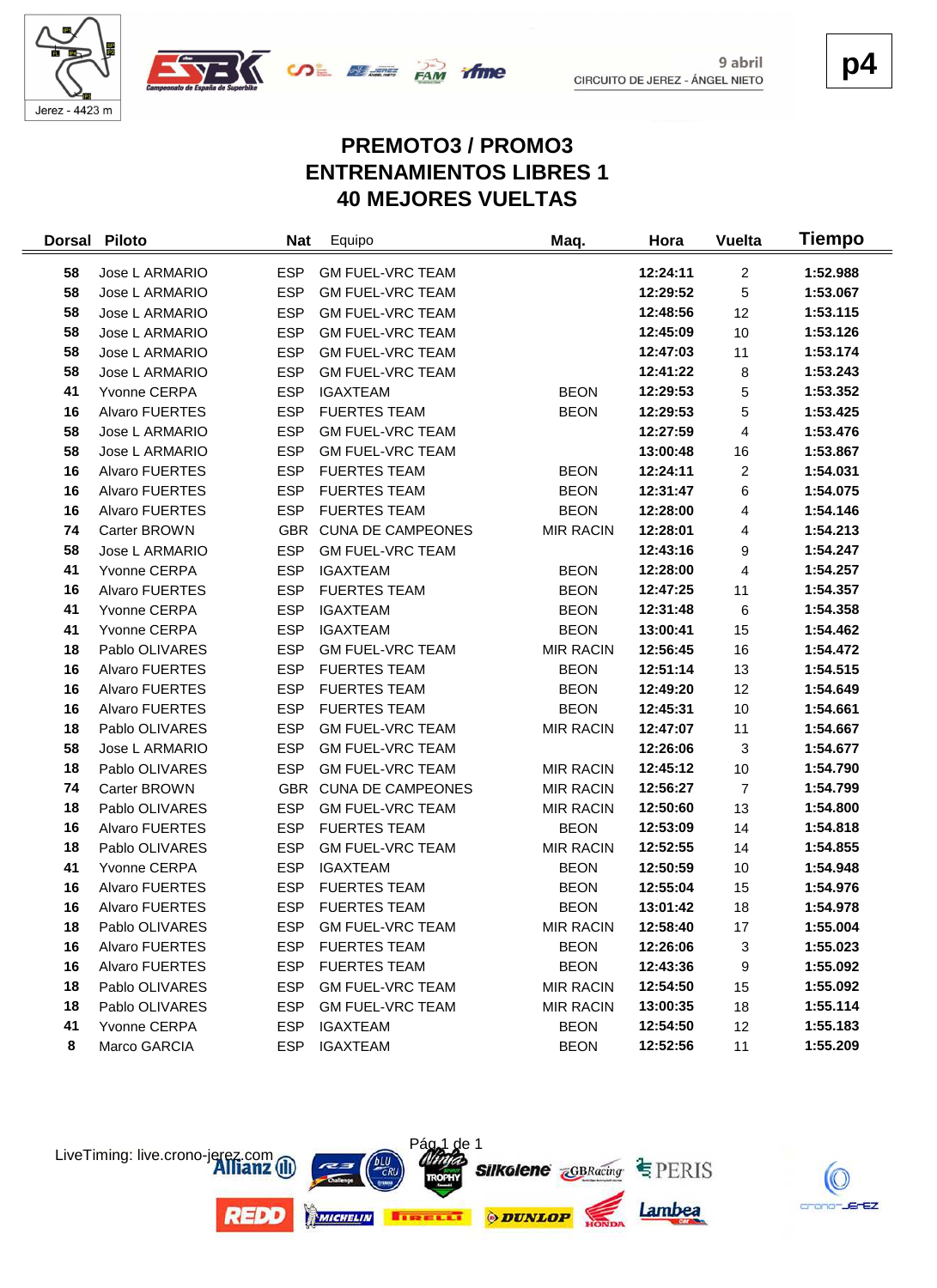





# **PREMOTO3 / PROMO3 ENTRENAMIENTOS LIBRES 1 TOP CINCO VUELTAS**

|     | <b>Piloto</b>             |            | Nat Equipo                   |          |          | <b>Top Five Laps</b> |          |          |
|-----|---------------------------|------------|------------------------------|----------|----------|----------------------|----------|----------|
|     |                           |            |                              |          |          |                      |          |          |
| 58  | Jose L ARMARIO            | <b>ESP</b> | <b>GM FUEL-VRC TEAM</b>      | 1:52.988 | 1:53.067 | 1:53.115             | 1:53.126 | 1:53.174 |
| 41  | Yvonne CERPA              | <b>ESP</b> | <b>IGAXTEAM</b>              | 1:53.352 | 1:54.257 | 1:54.358             | 1:54.462 | 1:54.948 |
| 16. | <b>Alvaro FUERTES</b>     | <b>ESP</b> | <b>FUERTES TEAM</b>          | 1:53.425 | 1:54.031 | 1:54.075             | 1:54.146 | 1:54.357 |
| 74. | <b>Carter BROWN</b>       | <b>GBR</b> | <b>CUNA DE CAMPEONES</b>     | 1:54.213 | 1:54.799 | 1:56.187             | 1:56.716 | 2:01.635 |
| 18  | Pablo OLIVARES            | <b>ESP</b> | <b>GM FUEL-VRC TEAM</b>      | 1:54.472 | 1:54.667 | 1:54.790             | 1:54.800 | 1:54.855 |
| 8   | Marco GARCIA              | <b>ESP</b> | <b>IGAXTEAM</b>              | 1:55.209 | 1:55.515 | 1:55.529             | 1:55.759 | 1:55.866 |
| 14  | Eduardo GUTIERREZ         | <b>ESP</b> | <b>QRG MOTOR RACING</b>      | 1:55.273 | 1:55.361 | 1:55.480             | 1:55.528 | 1:55.605 |
| 94  | Marc AGUILAR              | <b>ESP</b> | QRG MOTOR RACING             | 1:55.369 | 1:55.590 | 1:55.690             | 1:55.725 | 1:56.807 |
| 34  | Eitan G GRAS              | <b>URU</b> | AUSTIN RACING VHC LIQUI MOLY | 1:55.616 | 1:55.747 | 1:56.222             | 1:56.345 | 1:56.354 |
| 54  | Jesus RIOS                | <b>ESP</b> | <b>MRE TALENT</b>            | 1:56.690 | 1:56.746 | 1:56.880             | 1:56.921 | 1:56.946 |
| 22  | <b>Ben Richard AUSTIN</b> | GBR        | AUSTIN RACING VHC LIQUI MOLY | 1:56.773 | 1:57.426 | 1:57.622             | 1:57.636 | 1:57.681 |
| 24  | Jayant CHOTE              | NED.       | <b>CUNA DE CAMPEONES</b>     | 1:57.021 | 1:57.263 | 1:57.402             | 1:57.725 | 1:58.109 |
| 57. | <b>Ruben ROMERO</b>       | <b>ESP</b> | <b>ILUSION TEAM</b>          | 1:57.078 | 1:58.199 | 2:00.087             | 2:01.198 | 2:01.660 |
| 37  | Montague J AMER           | <b>GBR</b> | AUSTIN RACING VHC LIQUI MOLY | 1:57.424 | 1:57.612 | 1:58.052             | 1:58.109 | 1:58.641 |
| 11  | David GONZALEZ            | <b>ESP</b> | <b>CUNA DE CAMPEONES</b>     | 1:57.460 | 1:57.541 | 1:57.615             | 1:57.707 | 1:57.740 |
| 7   | Xavi VIDAL                | <b>ESP</b> | <b>CUNA DE CAMPEONES</b>     | 1:57.844 | 1:58.483 | 1:58.752             | 1:59.262 | 1:59.647 |
| 44  | Mark PEREZ                | <b>ESP</b> | <b>CUNA DE CAMPEONES</b>     | 1:58.553 | 1:59.161 | 1:59.447             | 1:59.946 | 1:59.975 |
| 49. | Xavier MARTINEZ           | <b>ESP</b> | <b>CUNA CAMPEONES</b>        | 1:59.554 | 1:59.884 | 1:59.898             | 1:59.898 | 2:00.158 |
| 98  | Mika SIEBDRATH            | <b>GER</b> | <b>CUNA DE CAMPEONES</b>     | 2:03.111 | 2:03.192 | 2:03.212             | 2:03.746 | 2:03.832 |
| 9   | <b>Elliot KASSIGIAN</b>   |            | FRA CUNA CAMPEONES           | 2:03.479 | 2:03.524 | 2:03.527             | 2:03.722 | 2:04.259 |
|     | 35 Adrian COVARRUBIAS     | <b>ESP</b> | <b>PM MOTORSPORT</b>         | 2:10.983 | 2:17.655 | PIT EXIT             | PIT EXIT | PIT EXIT |

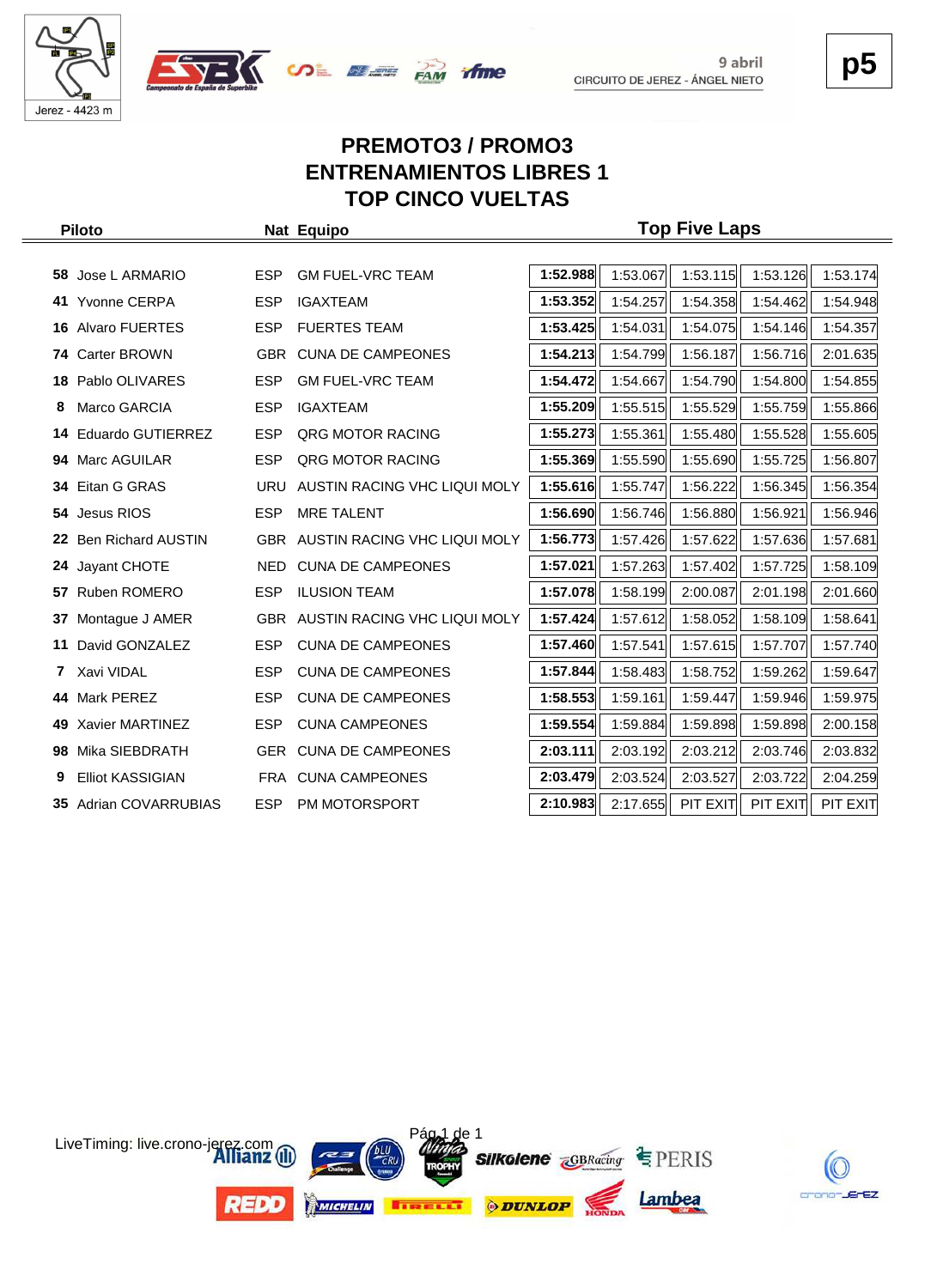

 $\frac{1}{2}$ 



**p6**

# **PREMOTO3 / PROMO3 ENTRENAMIENTOS LIBRES 1 40 MEJORES VELOCIDADES MÁXIMAS**

| <b>Dorsal</b> | <b>Piloto</b>             | <b>Nat</b> | Equipo                          | Maq.             | Hora      | <b>Vuelta</b>           | <b>Vmax</b> |
|---------------|---------------------------|------------|---------------------------------|------------------|-----------|-------------------------|-------------|
| 58            | Jose L ARMARIO            | <b>ESP</b> | <b>GM FUEL-VRC TEAM</b>         |                  | 12:24:56  | 2                       | 196,8       |
| 41            | Yvonne CERPA              | <b>ESP</b> | <b>IGAXTEAM</b>                 | <b>BEON</b>      | 12:28:45  | $\overline{4}$          | 195,1       |
| 41            | Yvonne CERPA              | <b>ESP</b> | <b>IGAXTEAM</b>                 | <b>BEON</b>      | 12:22:60  | 1                       | 194,4       |
| 41            | Yvonne CERPA              | <b>ESP</b> | <b>IGAXTEAM</b>                 | <b>BEON</b>      | 12:24:56  | 2                       | 193,9       |
| 16            | Alvaro FUERTES            | <b>ESP</b> | <b>FUERTES TEAM</b>             | <b>BEON</b>      | 12:24:56  | $\overline{\mathbf{c}}$ | 193,5       |
| 41            | Yvonne CERPA              | <b>ESP</b> | <b>IGAXTEAM</b>                 | <b>BEON</b>      | 12:26:51  | 3                       | 193,3       |
| 8             | Marco GARCIA              | <b>ESP</b> | <b>IGAXTEAM</b>                 | <b>BEON</b>      | 12:23:04  | 1                       | 192,5       |
| 14            | Eduardo GUTIERREZ         | <b>ESP</b> | QRG MOTOR RACING                | <b>BEON</b>      | 12:34:54  | $\overline{7}$          | 192,0       |
| 58            | Jose L ARMARIO            | <b>ESP</b> | <b>GM FUEL-VRC TEAM</b>         |                  | 12:23:03  | 1                       | 192,0       |
| 34            | Eitan G GRAS              | <b>URU</b> | AUSTIN RACING VHC LIQUI MOL     |                  | 12:26:52  | 3                       | 191,9       |
| 8             | Marco GARCIA              | <b>ESP</b> | <b>IGAXTEAM</b>                 | <b>BEON</b>      | 12:30:48  | 5                       | 191,4       |
| 14            | Eduardo GUTIERREZ         | <b>ESP</b> | QRG MOTOR RACING                | <b>BEON</b>      | 12:53:42  | 14                      | 191,4       |
| 74            | Carter BROWN              | <b>GBR</b> | <b>CUNA DE CAMPEONES</b>        | <b>MIR RACIN</b> | 12:24:56  | $\overline{c}$          | 191,3       |
| 8             | Marco GARCIA              | <b>ESP</b> | <b>IGAXTEAM</b>                 | <b>BEON</b>      | 12:53:42  | 11                      | 191,3       |
| 14            | Eduardo GUTIERREZ         | <b>ESP</b> | <b>QRG MOTOR RACING</b>         | <b>BEON</b>      | 12:23:18  | 1                       | 191,0       |
| 14            | Eduardo GUTIERREZ         | <b>ESP</b> | QRG MOTOR RACING                | <b>BEON</b>      | 12:55:39  | 15                      | 190,9       |
| 41            | Yvonne CERPA              | <b>ESP</b> | <b>IGAXTEAM</b>                 | <b>BEON</b>      | 12:30:39  | 5                       | 190,8       |
| 14            | Eduardo GUTIERREZ         | <b>ESP</b> | QRG MOTOR RACING                | <b>BEON</b>      | 12:21:18  | 0                       | 190,8       |
| 18            | Pablo OLIVARES            | <b>ESP</b> | <b>GM FUEL-VRC TEAM</b>         | <b>MIR RACIN</b> | 12:49:51  | 12                      | 190,7       |
| 16            | Alvaro FUERTES            | <b>ESP</b> | <b>FUERTES TEAM</b>             | <b>BEON</b>      | 12:23:02  | $\mathbf{1}$            | 190,6       |
| 94            | Marc AGUILAR              | <b>ESP</b> | QRG MOTOR RACING                | <b>BEON</b>      | 12:29:05  | 4                       | 190,5       |
| 14            | Eduardo GUTIERREZ         | <b>ESP</b> | QRG MOTOR RACING                | <b>BEON</b>      | 12:29:05  | 4                       | 190,4       |
| 41            | Yvonne CERPA              | <b>ESP</b> | <b>IGAXTEAM</b>                 | <b>BEON</b>      | 12:51:45  | 10                      | 190,3       |
| 74            | Carter BROWN              | <b>GBR</b> | <b>CUNA DE CAMPEONES</b>        | <b>MIR RACIN</b> | 12:22:60  | 1                       | 190,0       |
| 22            | <b>Ben Richard AUSTIN</b> |            | GBR AUSTIN RACING VHC LIQUI MOL | <b>BEON</b>      | 12:22:59  | 1                       | 190,0       |
| 18            | Pablo OLIVARES            | <b>ESP</b> | <b>GM FUEL-VRC TEAM</b>         | <b>MIR RACIN</b> | 12:55:35  | 15                      | 190,0       |
| 41            | Yvonne CERPA              | <b>ESP</b> | <b>IGAXTEAM</b>                 | <b>BEON</b>      | 12:49:50  | 9                       | 190,0       |
| 8             | Marco GARCIA              | <b>ESP</b> | <b>IGAXTEAM</b>                 | <b>BEON</b>      | 12:51:46  | 10                      | 189,6       |
| 94            | Marc AGUILAR              | <b>ESP</b> | <b>QRG MOTOR RACING</b>         | <b>BEON</b>      | 12:27:010 | 3                       | 189,4       |
| 41            | Yvonne CERPA              | <b>ESP</b> | <b>IGAXTEAM</b>                 | <b>BEON</b>      | 12:21:03  | 0                       | 189,2       |
| 14            | Eduardo GUTIERREZ         | <b>ESP</b> | QRG MOTOR RACING                | <b>BEON</b>      | 12:25:13  | 2                       | 189,2       |
| 14            | Eduardo GUTIERREZ         | <b>ESP</b> | QRG MOTOR RACING                | <b>BEON</b>      | 12:45:45  | 10                      | 189,1       |
| 14            | Eduardo GUTIERREZ         | <b>ESP</b> | QRG MOTOR RACING                | <b>BEON</b>      | 12:27:09  | 3                       | 189,0       |
| 8             | Marco GARCIA              | <b>ESP</b> | <b>IGAXTEAM</b>                 | <b>BEON</b>      | 12:45:59  | $\overline{7}$          | 188,9       |
| 8             | Marco GARCIA              | <b>ESP</b> | <b>IGAXTEAM</b>                 | <b>BEON</b>      | 12:24:60  | 2                       | 188,8       |
| 14            | Eduardo GUTIERREZ         | <b>ESP</b> | QRG MOTOR RACING                | <b>BEON</b>      | 12:47:41  | 11                      | 188,8       |
| 14            | Eduardo GUTIERREZ         | <b>ESP</b> | QRG MOTOR RACING                | <b>BEON</b>      | 12:51:44  | 13                      | 188,7       |
| 57            | Ruben ROMERO              | ESP        | <b>ILUSION TEAM</b>             | <b>BEON</b>      | 12:24:56  | 2                       | 188,7       |
| 58            | Jose L ARMARIO            | <b>ESP</b> | <b>GM FUEL-VRC TEAM</b>         |                  | 12:42:08  | 8                       | 188,7       |
| 16            | Alvaro FUERTES            | <b>ESP</b> | <b>FUERTES TEAM</b>             | <b>BEON</b>      | 12:21:06  | 0                       | 188,6       |